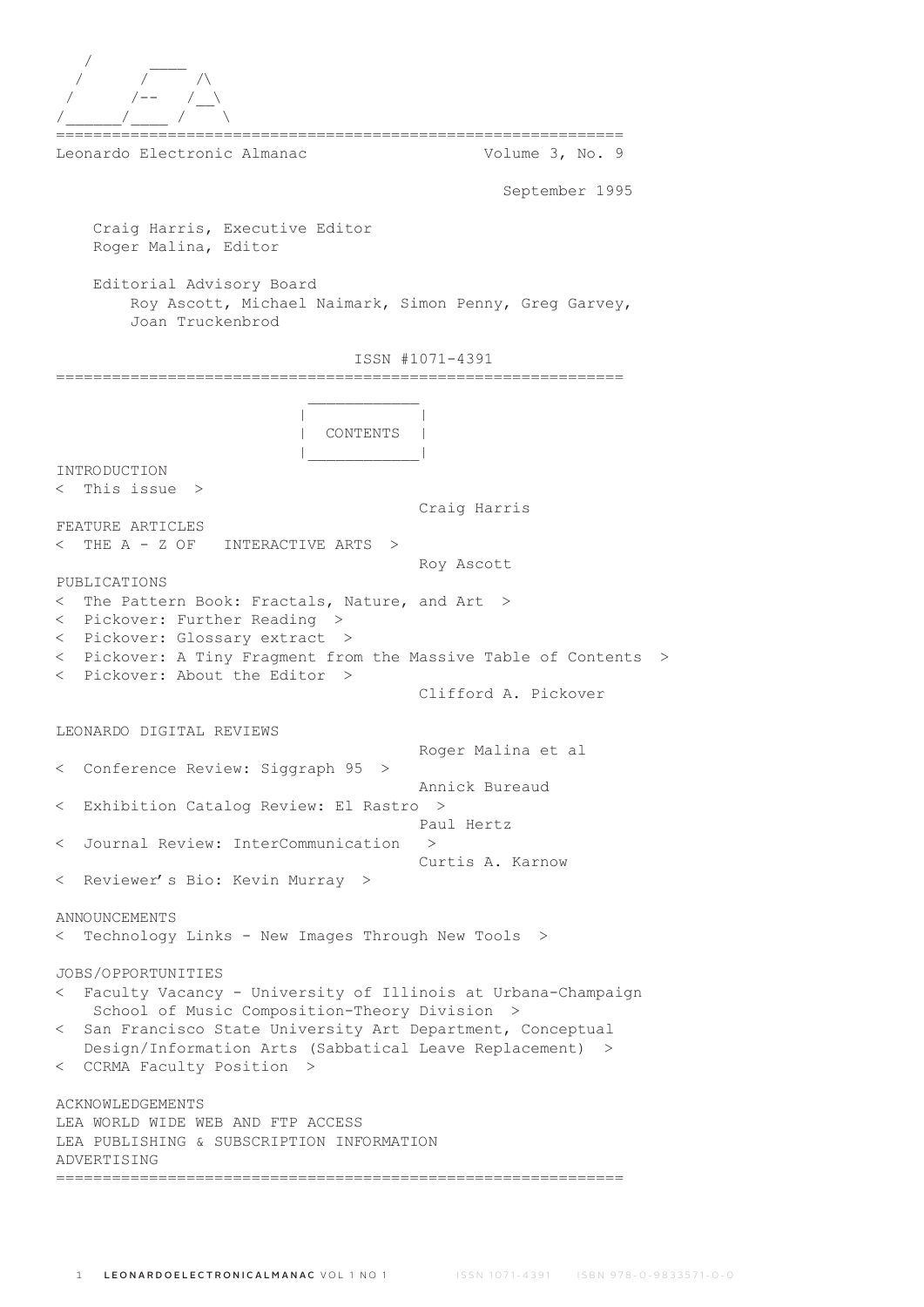

 $\mathcal{L}_\mathcal{L} = \{ \mathcal{L}_\mathcal{L} \mid \mathcal{L}_\mathcal{L} \in \mathcal{L}_\mathcal{L} \}$  , where  $\mathcal{L}_\mathcal{L} = \{ \mathcal{L}_\mathcal{L} \mid \mathcal{L}_\mathcal{L} \in \mathcal{L}_\mathcal{L} \}$ 

< This issue >

### Craig Harris

This issue includes Roy Ascott's glossary "The A - Z of Interactive Arts", and a view into Clifford Pickover's new book "The Pattern Book: Fractals, Nature, and Art". Clifford Pickover offers us his preface, and includes a reference list and glossary (extracts appear here). In Leonardo Digital Reviews we hear about Siggraph 95 and reviews of other items and events. Several job opportunities appear as well.

Unfortunately I had to miss ISEA 95 in Montreal, but the reports coming in from those who attended are very positive. LEA readers who were able to attend are invited to let the rest of us know what they feel are the peak moments and works presented.

=============================================================



 $\langle$  THE A - Z OF INTERACTIVE ARTS  $\rangle$ 

Roy Ascott Centre for Advanced Inquiry in the Interactive Arts Newport School of Art & Design, Gwent College of Higher Education Caerleon, Gwent NP6 1XJ, Wales Tel/Fax: +44 (0)633 432174 Email: 100143.100@compuserve.com

Art

While traditionally art has been focused on the appearance of things and their representation, the digital arts are concerned with interactive systems, transformation, emergence, coming-into-being.

# Art Gallery

If the window onto artspace was the metaphor of art gallery culture, the doorway into dataspace is the metaphor of cyberculture.

Behaviour

Classical Aesthetics dealt with the behaviour of forms, Apparitional Aesthetics deals with forms of behaviour.

Biological buildings We need a biology of building. Seeding should replace designing, buildings must be planted and allowed to grow.

Connectivity

Connectionism is the way of cognitive scientists, connectivism is the way of the digital artist. Connectionists and connectivists converge at that place in culture where the artificial collaborates with the natural in a new synthesis of being.

# Cyberception

We are technologically amplifying our processes of cognition and perception to the extent that a new faculty is emerging. Cyberception means we are evolving a new body, a new consciousness and a new sense of how we might live together in the interspace between the virtual and the real.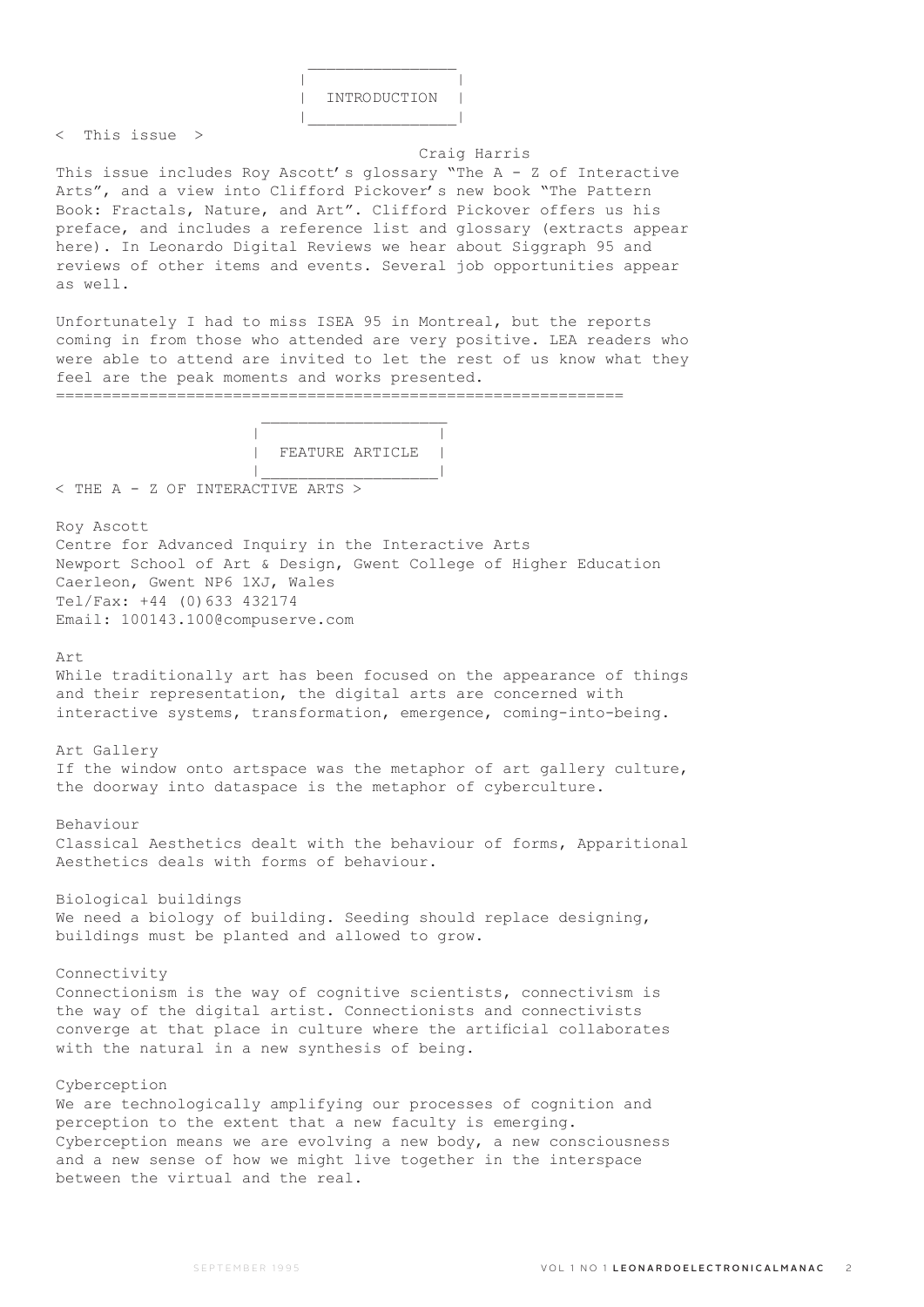Design Design was always a top down affair with blueprints, master plans, models and maquettes. Now it's becoming a bottom up process with its products growing out of a substrate of communication networks and robotic nodes. Double gazing Just as we see, hear, and feel in ways unknown directly to biological man, we also now live in an environment which increasingly hears, sees and feels us. With computer laser tracking of our retina, the artist's gaze is returned. The walls will indeed have ears, and buildings will speak volumes. Economatics To halt our social sclerosis, it's not enough to create new jobs, new tools or new investments. Nor can conventional politics, either left or right, solve our problems. It's a matter of accessing the collective telematic consciousness, creating new interfaces to the world net, and constructing new organisms of learning and production. Feral networking How quickly computer-based art can be tamed and domesticated! The wild cats are relatively few but their presence in the Internet jungle are our only guarantee against complacency. Five fold path - connectivity - immersion - interaction - transformation emergence Gaiatronics The technological amelioration of planetary life Hermeneutic Error In the pre-telematic era, we thought the world was full of meaning, a text to be interpreted, a great book waiting to be read. Now we know that reality and meaning are created through the interaction of embodied minds. Holomatic Principle The holomatic principle is that each individual interface to the net is an aspect of a telematic unity: to be in or at any one interface is to be potentially in the virtual presence of all the other interfaces throughout the network. Hypercortex A post-biological neural nexus of collective cognition! Superthought is a community affair. Neural networks are merging with planetary networks in a new space of consciousness. Hyperdata In the Net, ideas converge from scattered sources to become transformed and distributed into many branching pathways of meaning. This darting to and fro of data, colliding, emitting new combinations, absorbing each other is a kind of quantum behaviour. Interactivity Trivial and non-trivial. The first is a closed system with a finite set of elements. The second is open ended and infinite in its capacity to accommodate new variables. Multi Media - FDS and OES Finite Data Sets: action within pre-designed limits, presented as

either a unitary or a so-called "interactive" experience, with the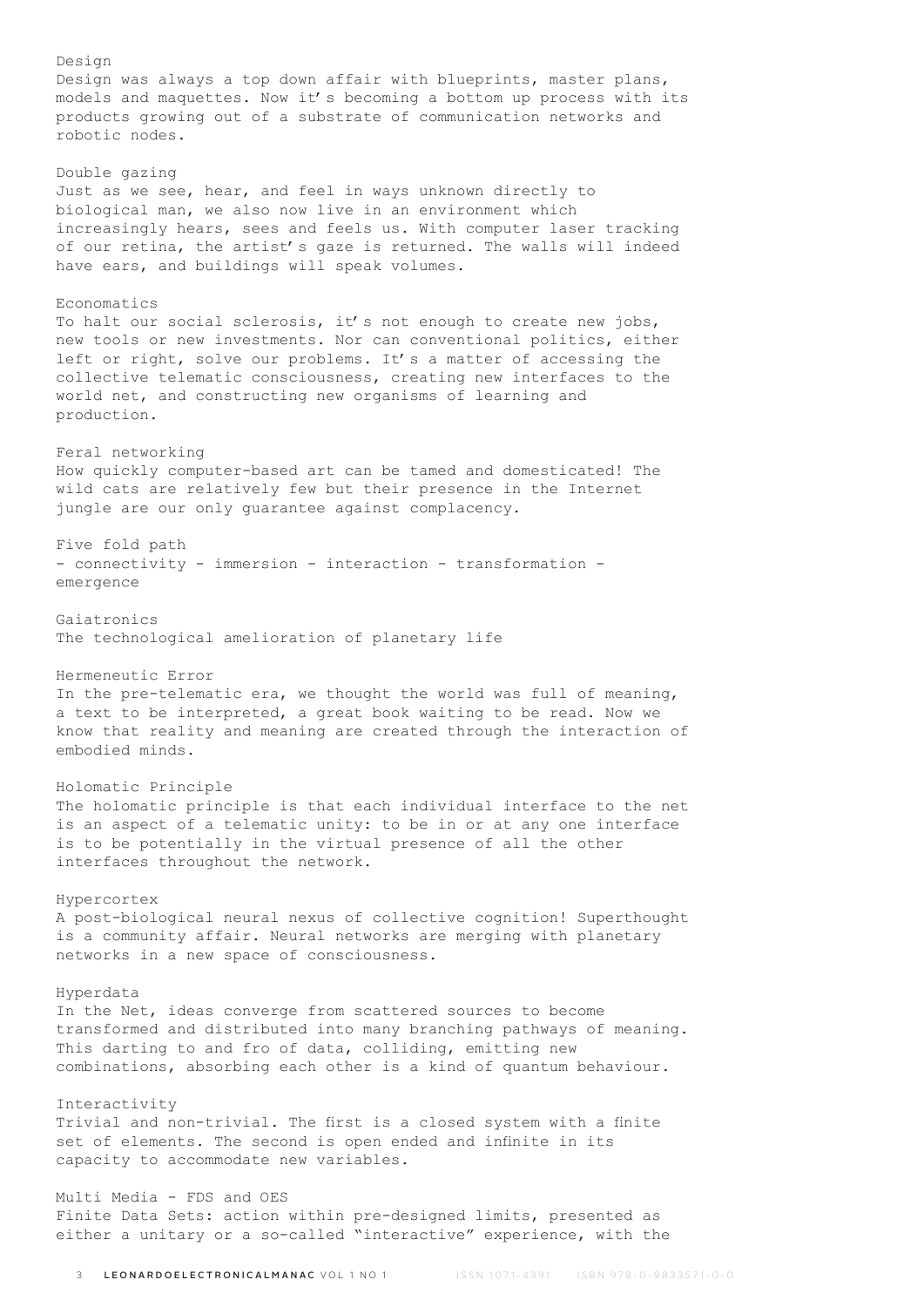artist in control. Open-ended Systems: interaction within networked, algorithmic or evolutive systems which put the user or the environment in control.

# Museum culture

Should be redifined as post-biological horticulture. The net is where we plant ideas in the ground of interactivity and see them grow. This is cybersynthesis rather than photosynthesis: museum as arboretum of new forms and new ideas. Gardens of hypotheses will replace the neo classical temples and post modernist follies of the museum world.

## Nano-navigation

Our present multi-media explorations will go progressively further and deeper as we penetrate the nano-field of experience into particle consciousness. Our bodies will host the chips which process these navigations.

#### Nanotechnology

will give us the tools to re-materialise art from screen-based media to world-based artificial life. Atoms will replace pixels.

#### Phreno-fractals

Freud is dead and the myth of the unified individual has been destroyed. We are each made up of many selves: de-centred, distributed, and tele-schizophrenic. Our minds have an infinity of phreno-fractals constantly creating alternative realities in which every thread of meaning is woven by us.

### Planetary Collegium

New structures of learning, research, and creativity are emerging in the Net. Students deserting the seminar room find that being on-line to a critical community can be more rewarding than in line for infrequent and brief face to face tutorials. The interversity is beginning to emerge.

#### Psybernetic phenomena

Over the millennia, the human desire for transcendence has taken many forms. We've had telepathy, out of body experience, clairvoyance, ghosts. Now we have telematics, telepresence and the aesthetics of apparition. The Beyond is now over here. It's called cyberspace.

### Radical Constructivism

Forget representation, think only of connectivity and construction. We are making the body a site of transformation from which we'll recreate ourselves and re-define what it is to be human.

Reality - dry, wet, and moist - Dry Reality is found in the arid and banal spaces of current VR technology - Wet Reality is the "natural" reality that classically has been sold as the real thing - Moist Reality is evolving from the technology of artificial life and other post-biological systems.

# Smart Architecture

To support the realities of cyborg living, the distributed self, and our digital ecology, architecture will have to become more conscious, anticipatory and responsive. Psycho-therapy for intelligent buildings may be more appropriate than putting ourselves in analysis. Think of all the psychotic and schizophrenic places you know.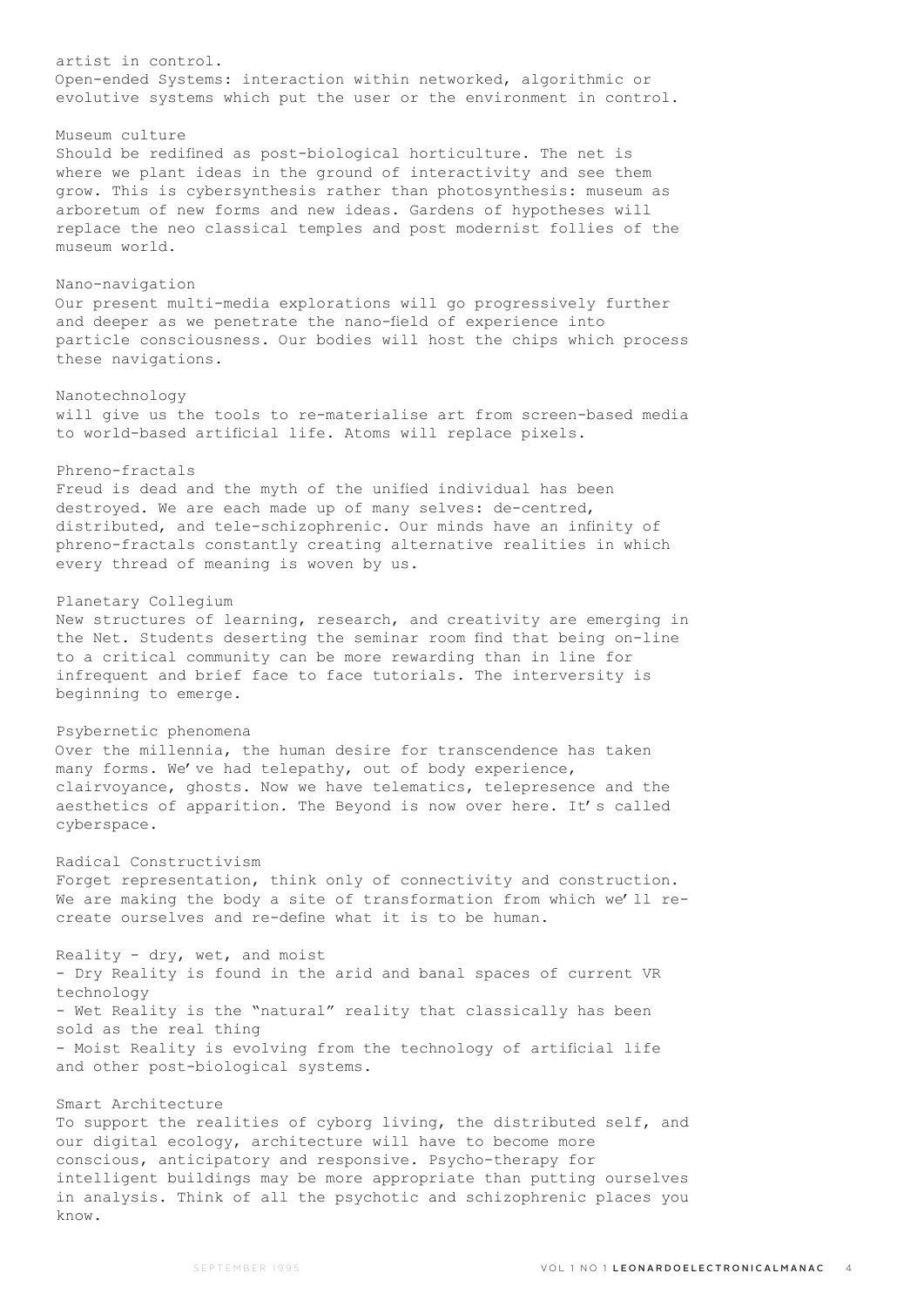Teleprescience Just as telepresence gives us a new sense of self, so our powers of intuition (clairvoyance) accelerate to a higher state of prescience: teleprescience. It means that we anticipate faster, and foresee further. Telematic Imperative When there's no more geographical boundaries, territorial aggression is as irrelevant as polarised politics. The only imperative is to connect. Nowadays even the self is permeable. Telenoia Computer-mediated, distributed mind-at-large: asynchronous global connectivity. In celebrating telenoia we reject the individualism of the old industrial culture- solitary, anxious, alienated, neurotically private. Telenoia replaces paranoia in the telematic culture. T-space Traditionally, the forms of Art were 2D or 3D. The digital arts occupy telematic space which both collapses classical space and deterritorialises time. Wormholes in the quantum foam of hyperspace they allow for time-warps, in the data foam of hypermedia they allow for idea-warps. In both cases the action is faster than light. Xenoplastic arts the arts of connectivity and interaction are taking spiritual command of the plastic arts Zygosemantics In the computer-mediated systems of interactive art, the viewer and the viewed, the operator and the operated, the public and the artist are yoked together in a semantic synthesis which generates new meaning out of every fresh interaction. (c) Roy Ascott 1995 A version of this text was first published in the catalogue of the Interactive Media Festival in Los Angeles June 1995 =============================================================  $\mathcal{L}_\text{max}$  and  $\mathcal{L}_\text{max}$  and  $\mathcal{L}_\text{max}$  and  $\mathcal{L}_\text{max}$  | | | PUBLICATIONS | |\_\_\_\_\_\_\_\_\_\_\_\_\_\_\_\_| < The Pattern Book: Fractals, Nature, and Art > Clifford A. Pickover P.O. Box 549 Millwood, New York 10546-0549 USA Email: cliff@watson.ibm.com URL: http://sprott.physics.wisc.edu/pickover/home.htm Introduction "Art and science will eventually be seen to be as closely connected as arms to the body. Both are vital elements of order and

its discovery. The word 'art' derives from the Indo-European base 'ar', meaning to join or fit together. In this sense, science, in the attempt to learn how and why things fit, becomes art. And when art is seen as the ability to do, make, apply or portray in a way that withstands the test of time, its connection with science becomes more clear."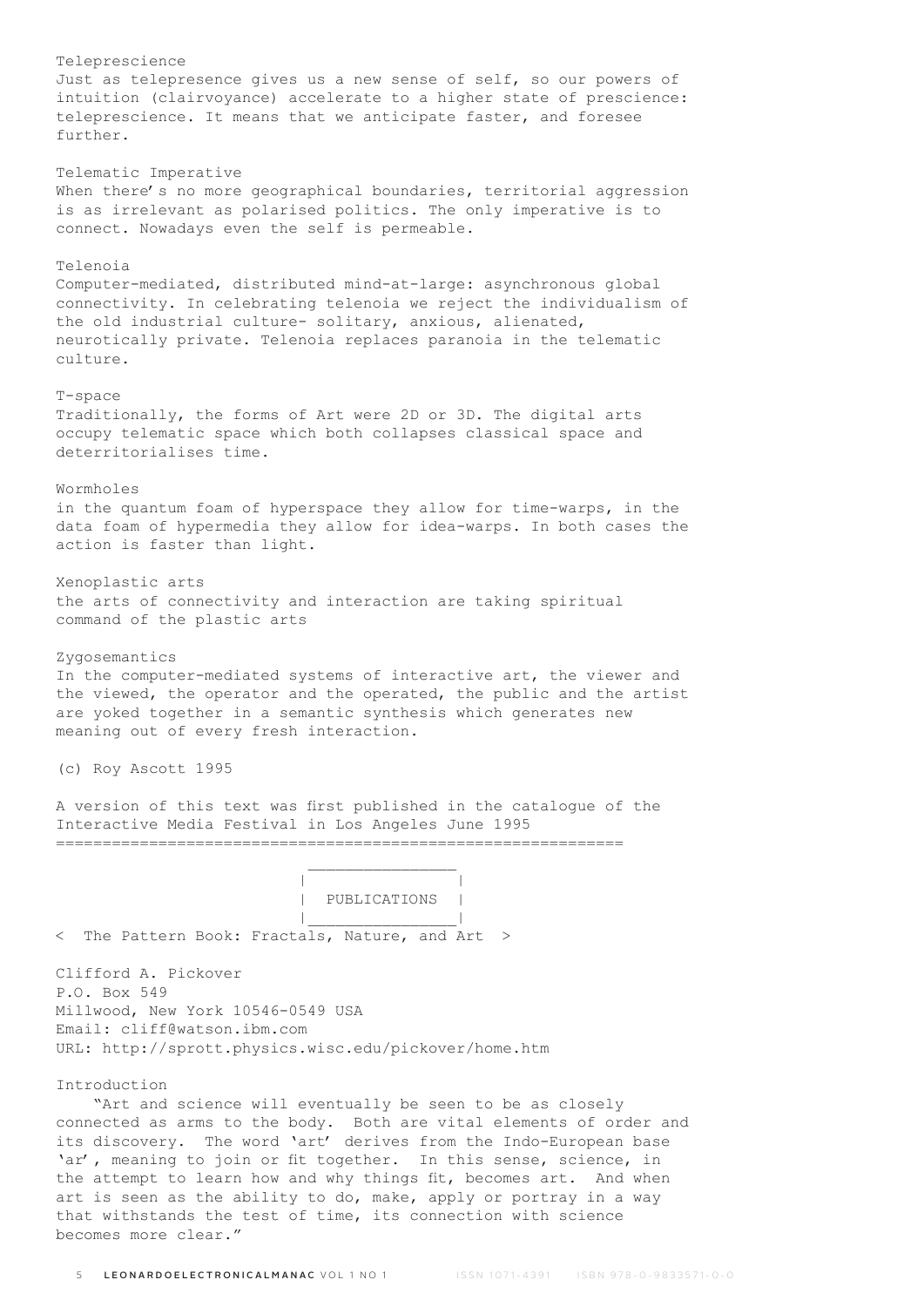- Sven Carlson, Science News, 1987

This book will allow you to travel through time and space. To facilitate your journey, I've scoured the four corners of the earth in a quest for unusual people and their fascinating patterns. From Mozambique, to Asia, to many European countries, the contributors to "The Pattern Book" include world-famous cancer researchers, littleknown artists, and eclectic computer programmers. Some of the patterns are ultramodern, while others are centuries old. Many of the patterns are drawn from the universe of mathematics. To start you on the journey, I'll first provide some relevant background material on computers, pattern, science, and art.

The line between science and art is a fuzzy one; the two are fraternal philosophies formalized by ancient Greeks like Pythagoreas and Ictinus. Today, computer graphics is one method through which scientists and artists reunite these philosophies by providing scientific ways to represent natural and artistic objects. In fact many of this book's patterns were generated on small computers using simple algorithms. Other (equally interesting) patterns were generated by human hands, and these patterns often illustrate ornaments of both modern and ancient civilization. Sometimes these patterns consist of symmetrical and repeating designs -- for example Moorish, Persian, and other motifs in tiled floors and cloths.

This book serves as an introductory catalog to some of the many facets of geometrical patterns, and you are urged to explore the ideas in greater depth than can be presented in this compendium. Perhaps I should attempt to define "pattern" before proceeding. You can find many definitions when consulting a dictionary, for example, "an artistic or mechanical design" or "a natural or chance configuration." The patterns in this book have such a great diversity that colleagues have debated whether the shapes should really be called "patterns" at all. However, I take the broad view, and include visually interesting shapes and themes from all areas of human, natural, and mathematical realms. Although the emphasis is on computer-generated patterns, the book is informal, and the intended audience spans several fields. This book might be used by students, graphic artists, illustrators, and craftspeople in search of visually intriguing designs, or anyone fascinated by optically provocative art. In addition, the book may be used by scientists, artists, laypeople, programmers and students. In the same spirit as Gardner's book "Mathematical Circus" or Pappas' book "The Joy of Mathematics", "The Pattern Book" combines old and new ideas -- with emphasis on the fun that the true pattern lover finds in doing, rather than in reading about the doing! The book is organized into three main parts: Representing Nature (for those patterns which describe or show real physical phenomena, e.g., visualizations of protein motion, sea lillies, etc.), Mathematics and Symmetry (for those patterns which describe or show mathematical behavior, e.g. fractals), and Human Art (for those patterns which are artistic works of humans and made without the aid of a computer, e.g. Moslem tiling patterns). I provide a comprehensive glossary to help ease readers into technical or unfamiliar waters.

When deciding how to arrange material within the three parts of "The Pattern Book", many divisions came to mind -- computer and noncomputer generated forms, science and art, nature and mathematics. However, the line between all of these categories becomes indistinct or artificial, and I have therefore randomly arranged the patterns within each part of the book to retain the playful spirit of the book and to give the reader unexpected pleasures. Some patterns could easily be placed in either of the three main sections of the book.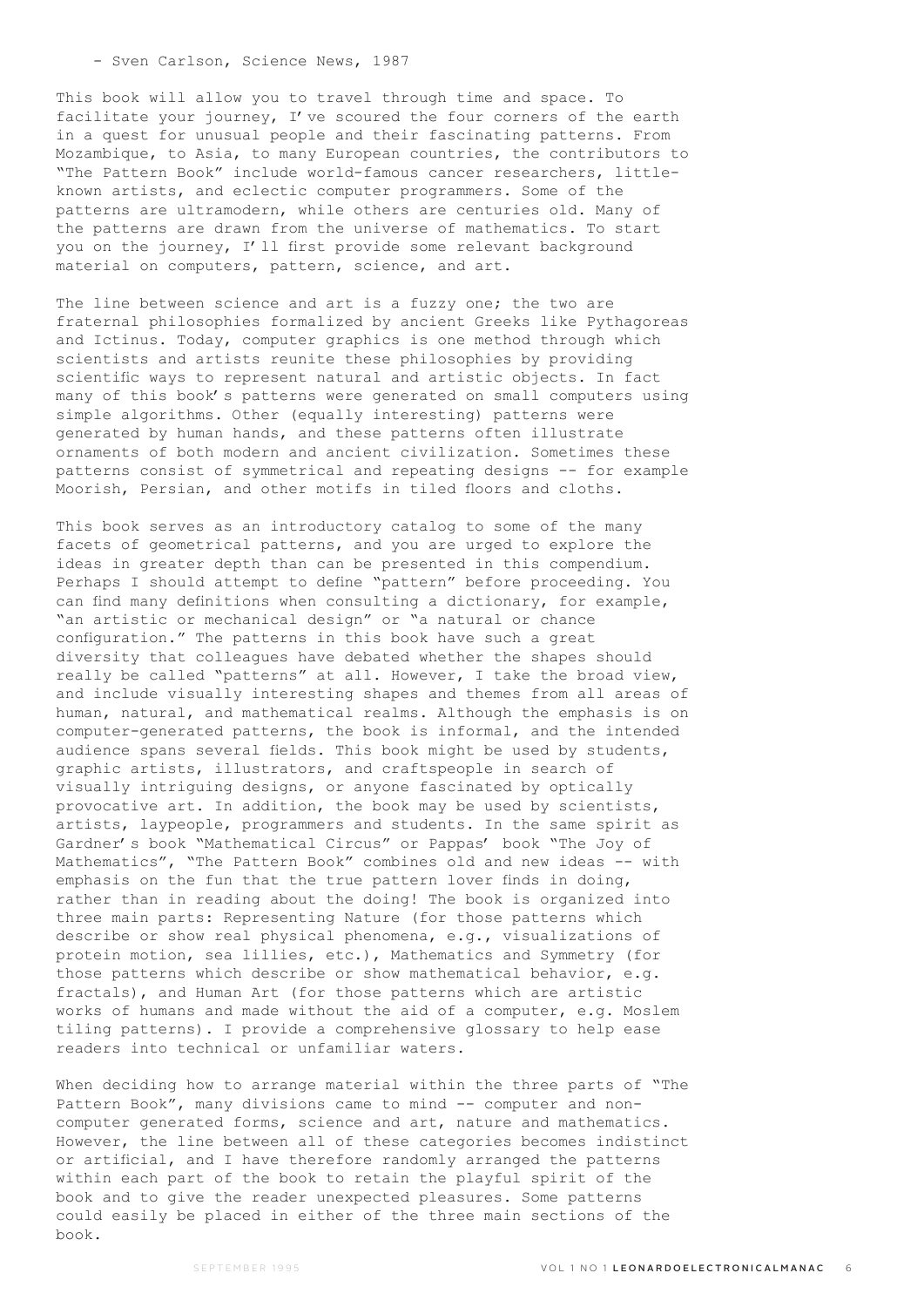The reader is forewarned that some of the presented material in this book's catalog of shapes involves sophisticated concepts (e.g. "The Reversible Greensberg-Hastings Cellular Automaton", by Drs. Tamayo and Hyman) while other patterns (e.g. "Satanic Flowers", by Dr. Harold J. McWhinnie) require little mathematical knowledge in order to appreciate or construct the shapes. Readers are free to pick and choose from the smorgasbord of patterns. Many of the pattern descriptions are brief and give the reader just a flavor of an application or method. Additional information is often in the referenced publications. In order to encourage reader involvement, computational hints and recipes for producing many of the computerdrawn figures are provided. For many readers, seeing pseudocode will clarify the concepts in a way which mere words cannot.

Currently, I know of no book which presents such a large range of patterns and instructions for generating the patterns. There are, however, numerous books available that publish patterns in specific categories. Most are inexpensive paperbacks published by Dover Publications, and many are reprints of nineteenth century books. I think you will enjoy these. Some are listed in the reference section.

Before concluding this preface, I should point out that today scientists and artists seem to have a growing fascination with symmetry and repetition in design. On the topic of art, there are the modern isometric designs of John Locke and the geometrical ornaments of Russian artist Chernikow (where simple forms create complex interweavings), and a variety of popular art deco designs. Also "controlled accident" has found its place in many areas of the modern arts (O'Brien, 1968). For example, Dadaist and Surrealist painters such as Miro, Masson, and Arp capitalized on the elements of chance, and the works they created provide challenges for the mind as well as the eye. In the area of science, researchers are intrigued by the way nature often expresses itself in terms of repeating symmetries -- and the cross section of plants, phase transitions, standing waves on metal plates, muscle striations, snow crystals, and dendritic ice are just a few examples. From the branching of rivers and blood vessels, to the highly convoluted surface of brains and bark, the physical world contains intricate patterns formed from simple shapes through the repeated application of dynamic procedures. Questions about the fundamental rules underlying the variety of nature have led to the search to identify, measure, and define these patterns in precise scientific terms.

One final observation on patterns in nature. Our physical world around us often seems chaotic, exhibiting a limitless and complex array of patterns. However, you should note that our world is also actually highly structured. From an evolutionary standpoint, biological themes, structures, and "solutions" are repeated when possible, and inanimate forms such as mountains and snowflakes are constrained by physical laws to a finite class of patterns. The apparently intricate fabric of nature and the universe is produced from a limited variety of threads which are, in turn, organized into a multitude of combinations. You'll see some of these threads throughout this book.

#### The World of Fractals and Chaos -------------------------------

Many of the patterns in this book come from the exciting mathematical fields of fractal geometry and chaos. This section is intended as a brief introduction to these fields.

These days computer-generated fractal patterns are everywhere. From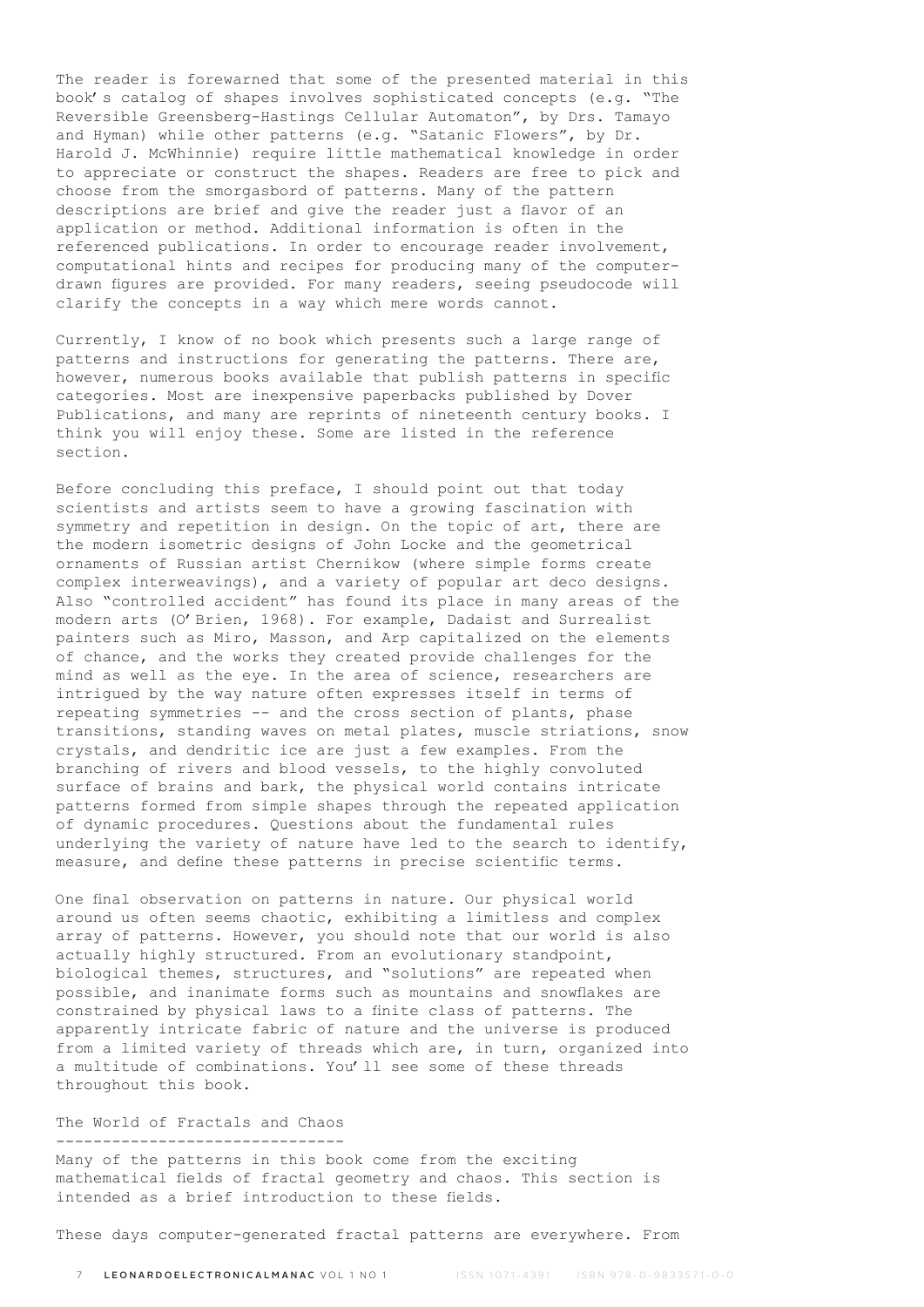squiggly designs on computer art posters, to illustrations in the most serious of physics journals, interest continues to grow among scientists and, rather surprisingly, artists and designers. The word "fractal" was coined in 1975 by IBM scientist Benoit Mandelbrot to describe a set of curves rarely seen before the advent of computers with their ability to perform massive numbers of calculations quickly. Fractals are bumpy objects which usually show a wealth of detail as they are continually magnified. Some of these shapes exist only in abstract geometric space, but others can be used to model complex natural shapes such as coastlines and mountains.

Chaos and fractal geometry go hand-in-hand. Both fields deal with intricately shaped objects, and chaotic processes often produce fractal patterns. To ancient humans, chaos represented the unknown, the spirit world -- menacing, nightmarish visions that reflected man's fear of the irrational and the need to give shape and form to his apprehensions. Today, chaos theory is a growing field which involves the study of a range of phenomena exhibiting a sensitive dependence on initial conditions. This means that some natural systems, such as the weather, are so sensitive to even small local fluctuations that we will never be able to accurately predict what they will do in the future. For certain mathematical systems, if you change a parameter ever-so-slightly, the results can be very different. Although chaos seems totally "random", it often obeys strict mathematical rules derived from equations that can be formulated and studied. One important research tool to aid in the study of chaos is computer graphics. From chaotic toys with randomly blinking lights to wisps and eddies of cigarette smoke, chaotic behavior is irregular and disorderly. Other examples include certain neurological and cardiac activity, the stock market, and some electrical networks of computers. Chaos theory has also often been applied to a wide range of visual art.

So extensive is the interest in fractals and chaos that keeping up with the literature on the subject is rapidly becoming a full-time task. In 1989 the world's scientific journals published about 1,200 articles with the words "chaos" or "fractal(s)" in the title. \*\*\*\*\*\*\*\*\*\*\*\*\*\*\*\*\*\*\*\*\*\*\*\*\*\*\*\*\*\*\*\*\*\*\*\*\*\*\*\*\*\*\*\*\*\*\*\*\*\*\*\*\*\*\*\*\*\*\*\*\*

< Pickover: Further Reading >

"Some people can read a musical score and in their minds hear the music ... Others can see, in their mind's eye, great beauty and structure in certain mathematical functions ... Lesser folk, like me, need to hear music played and see numbers rendered to appreciate their structures."

- Peter B. Schroeder, scientific consultant, 1986

As you will see in many patterns from this book, mathematical formulas can sometimes be used to simulate natural forms. For example, computer graphics provides a way to represent biological objects. For an excellent book on techniques for simulating nature, see Rivlin (1986). Researchers have explored the use of rules based on the laws of nature, such as logarithmic spirals for sea shells (Kawaguchi, 1982) or tree branching patterns determined from the study of living specimens (Aono, 1984). Other papers describe the generation of plant leaf vein patterns (Kolata, 1987) and woodgrains (Yessios, 1979). Bloomenthal (1985) describes methods for simulating tree bark, leaves, and limbs. Other sophisticated approaches to botanical structure generation exist, for example, beautiful "particle systems" consisting of trajectories of particles influenced by the pull of gravity (Reeves, 1985). See also (Viennot et al., 1989; Prusinkiewicz et al., 1988). For references on symmetry in historical ornaments, see Audsley (1968) and Rozsa (1986). Audsley's book includes illustrations of ancient Egyptian patterns from the painted ceiling of various tombs, interlaced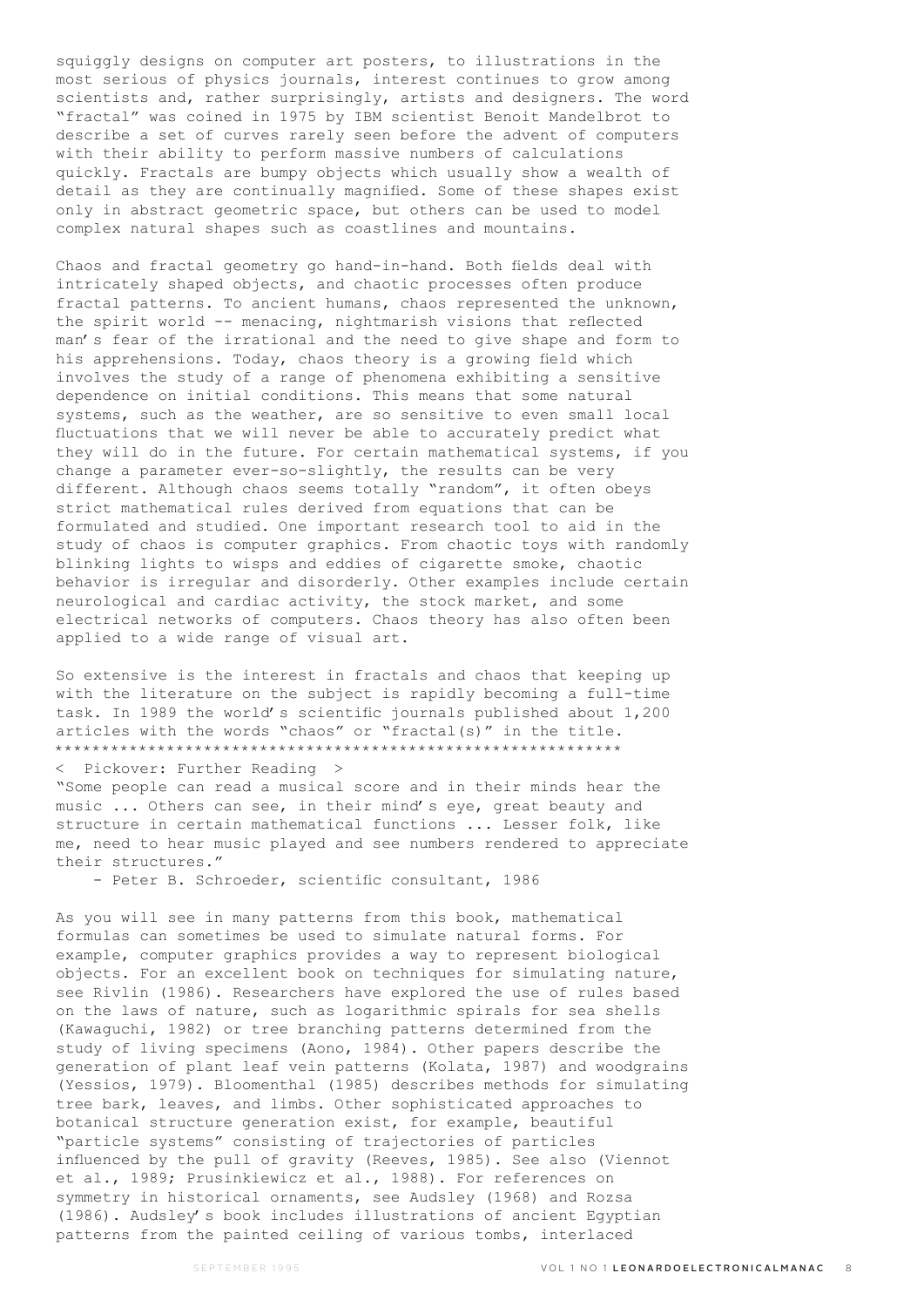Celtic designs typical of those used to illuminate manuscripts, and various Japanese ornaments. For a fascinating collection of Persian designs and motifs, see Dowlatshahi (1979). Symmetrical ornaments, such as many in The Pattern Book, have persisted from ancient to modern times. The different kinds of symmetry have been most fully explored in Arabic and Moorish design. The later Islamic artists were forbidden by religion to represent the human form, so they naturally turned to elaborate geometric themes. To explore the full range of symmetry in historic ornament, you may wish to study the work of Gombrich who discusses the psychology of decorative art and presents several additional examples of five-fold symmetry.

The following reference list includes books and papers describing patterns in a range of scientific and artistic fields.

Allen, J. (1988) Designer's Guide to Japanese Patterns. Chronicle Books: San Francisco. Audsley, W. (1968) Designs and Patterns from Historic Ornament. Dover: New York. Barnard, J. (1973) The Decorative Tradition. The Architectural Press: London. Barratt, K. (1980) Logic and Design in Art, Science, and Mathematics. Design Press: New York. (The pictures alone will stimulate readers to experiment further.) Blossfeldt, K. (1985) Art Forms in the Plant World. Dover: New York. Dresser, C. (1988) The Language of Ornament. Portland House: New York. Doczi, G. (1986) Seen and unseen symmetries. Computers and Mathematics with Applications. 12B: 39-62. Dowlatshahi, A. (1979) Persian Designs and Motifs. Dover: New York. Durant, S. (1986) Ornament McDonald and Company: London. Gardner, M. (1969) Spirals, In The Unexpected Hanging. Simon and Schuster: N.Y. Gardner, M. (1970) Mathematical Circus Penguin Books: New York. Glazier, R. (1980) Historic Ornament Coles: Toronto. Gombrich, E. (1979) The Sense of Order: A Study in the Psychology of Decorative Art. Cornell University Press: New York. Grunbaum, B., Grunbaum, Z., Shephard, G. (1986) Symmetry in Moorish and other ornaments. Computers and Mathematics with Applications. 12B: 641-653. Hargittai, I. (1989) Symmetry 2: Unifying Human Understanding. Oxford: NY. Hargittai, I., Pickover, C. (1992) Spiral Symmetry. World Scientific: New Jersey. Harlow, W. (1976) Art Forms from Plant Life. Dover: New York. Hayes, B. (1986) On the bathtub algorithm for dot-matrix holograms, Computer Language. 3: 21-25; Justema, W. (1976) Pattern: A Historical Perspective. New York Graphic Society: Mass. Lockwood, E., Macmillan, R. (1978) Geometric Symmetry. Cambridge University Press: N.Y. Lewis, P, and Darley, G. (1986) Historic Ornament: A Pictorial Arhcive. Pantheon Boos: New York. Makovicky, E. (1986) Symmetrology of art: coloured and generalized symmetries. Comp. and Maths. with Appls. 12B: 949-980. Mamedov, K. (1986) Crystallographic patterns. Computers and Mathematics with Applications. 12B: 511-529. Mandelbrot, B. (1983) The Fractal Geometry of Nature, Freeman, San Francisco. Moon, F. (1987) Chaotic Vibrations. John Wiley and Sons, New York. Peterson, I. (1988) The Mathematical Tourist. Freeman: New York. Pickover, C. (1990) Computers, Pattern, Chaos, and Beauty. St. Martin's Press, New York.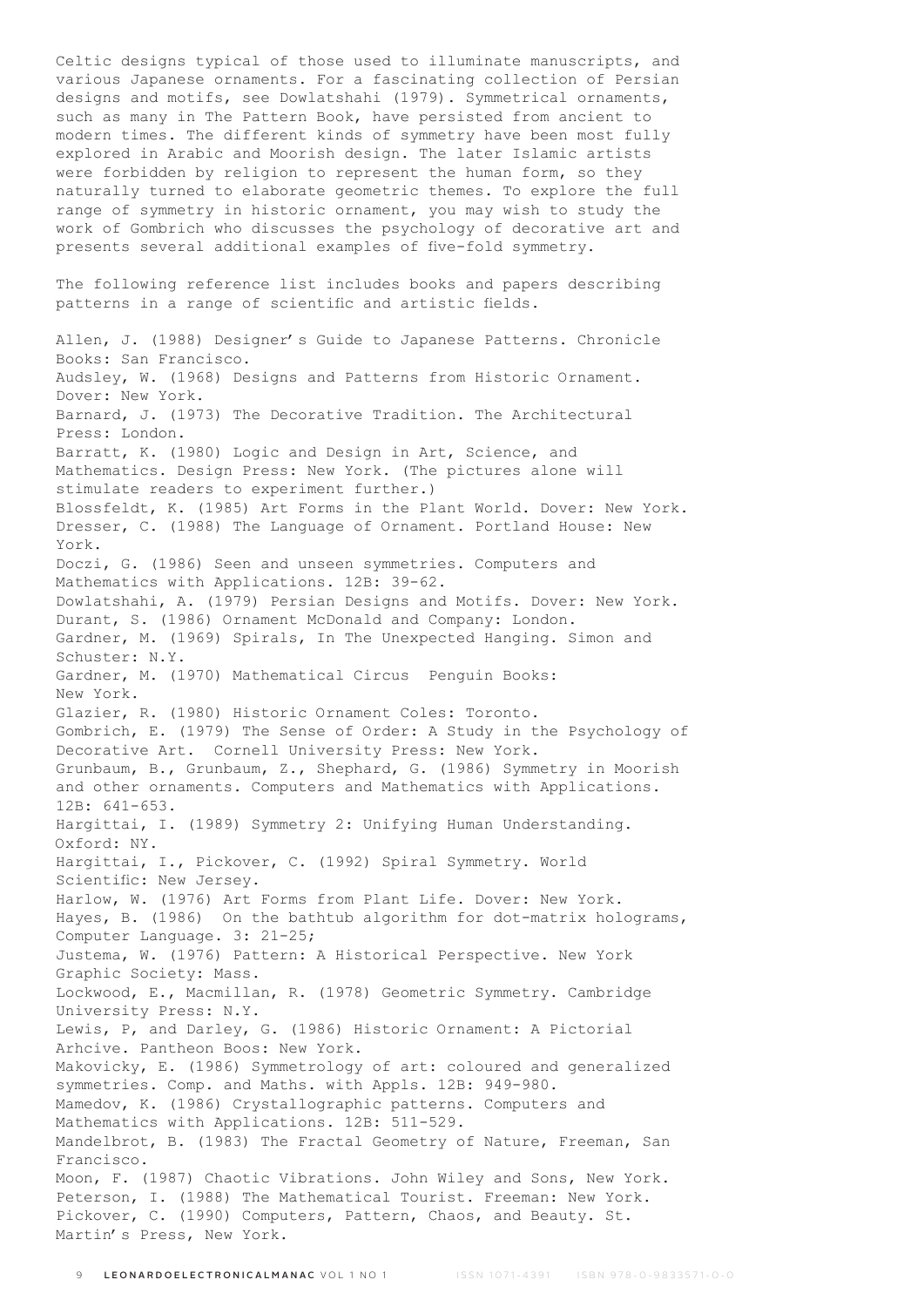Pickover, C. (1991) Computers and the Imagination. St. Martin's Press, New York. Pickover, C. (1992) Mazes for the Mind. St. Martin's Press, New York. Postle, D. (1976) Fabric of the Universe. Crown: New York. Racinet, A. (1988) The Encyclopedia of Ornament. Portland House: New York Reitman, E. (1989) Exploring the Geometry of Nature. Windcrest Books: Pennsylvania. Reichardt, J. (1969) Cybernetic Serendipity: The Computer and the Arts. Prager: New York. Rucker, R. (1982) Infinity and the Mind. Bantam: New York. Shaw, A. (1984) The Dripping Faucet as a Model Chaotic System. Aerial Press: California. Stevens, C. (1989) Fractal Programming in C. M and T Books: Redwood City, California. (This book is a dream come true for computer programmers interested in fractals.) Steinhaus, H. (1983) Mathematical Snapshots, 3rd ed. Oxford Univ. Press: New York. (Topics include tesselations, soap-bubbles, maps, screws, spiders, honeycombs, and platonic solids.) "Symmetries and Asymmetries" (1985) Mosaic Volume 16, Number 1, January/February. (An entire issue on the subject of fractals, symmetry and chaos. Mosaic is published six times a year as a source of information for scientific and educational communities served by the National Science Foundation, Washington DC 20550). Tufte, E. (1983) The Visual Display of Quantitative Information. Graphics Press: Connecticut. Niman, J. Norman, J., Stahl, S. (1978) The teaching of mathematics through art (a report on the conference March 20-21, 1978) Metropolitan Museum of Art and Hunter College of the City University of New York. pp. 1-55. O'Brien, J. (1968) How to Design by Accident. Dover: New York. Pappas, T. (1990) The Joy of Mathematics. Wide World Publishing: California. Peachey, D. (1985) Solid texturing of complex surfaces. Computer Graphics (ACM SIGGRAPH). 19(3): 279-286. Perlin, K. (1985) An image synthesizer. Computer Graphics (ACM SIGGRAPH). 19(3): 287-296. Postle, D. (1976) The Fabric of the Universe. Crown Publishers Inc., N.Y. Rozsa, E. (1986) Symmetry in Muslim arts. Computers and Mathematics with Applications. 12B: 725-750. Viennot, X., Eyrolles, G. Janey, N., Arques, D. (1989) Combinatorial analysis of ramified patterns and computer imagery of trees. Computer Graphics (ACM-SIGGRAPH). July 23(3): 31-40. Zvilna, J. (1986) Colored symmetries in space-time. Computers and Mathematics with Applications. 12B: 895-911. \*\*\*\*\*\*\*\*\*\*\*\*\*\*\*\*\*\*\*\*\*\*\*\*\*\*\*\*\*\*\*\*\*\*\*\*\*\*\*\*\*\*\*\*\*\*\*\*\*\*\*\*\*\*\*\*\*\*\*\*\* < Pickover: Glossary extract > This is an informal and brief reminder of the meanings of terms (for more detailed descriptions, see the relevant references in the bibliography). [Ed: The glossary below is a subset of the full glossary available in the publication. ] Abacus Instrument for performing calculations by sliding beads along rods or grooves. Abscissa The horizontal coordinate of a point in a plane rectangular

coordinate system (the x-axis).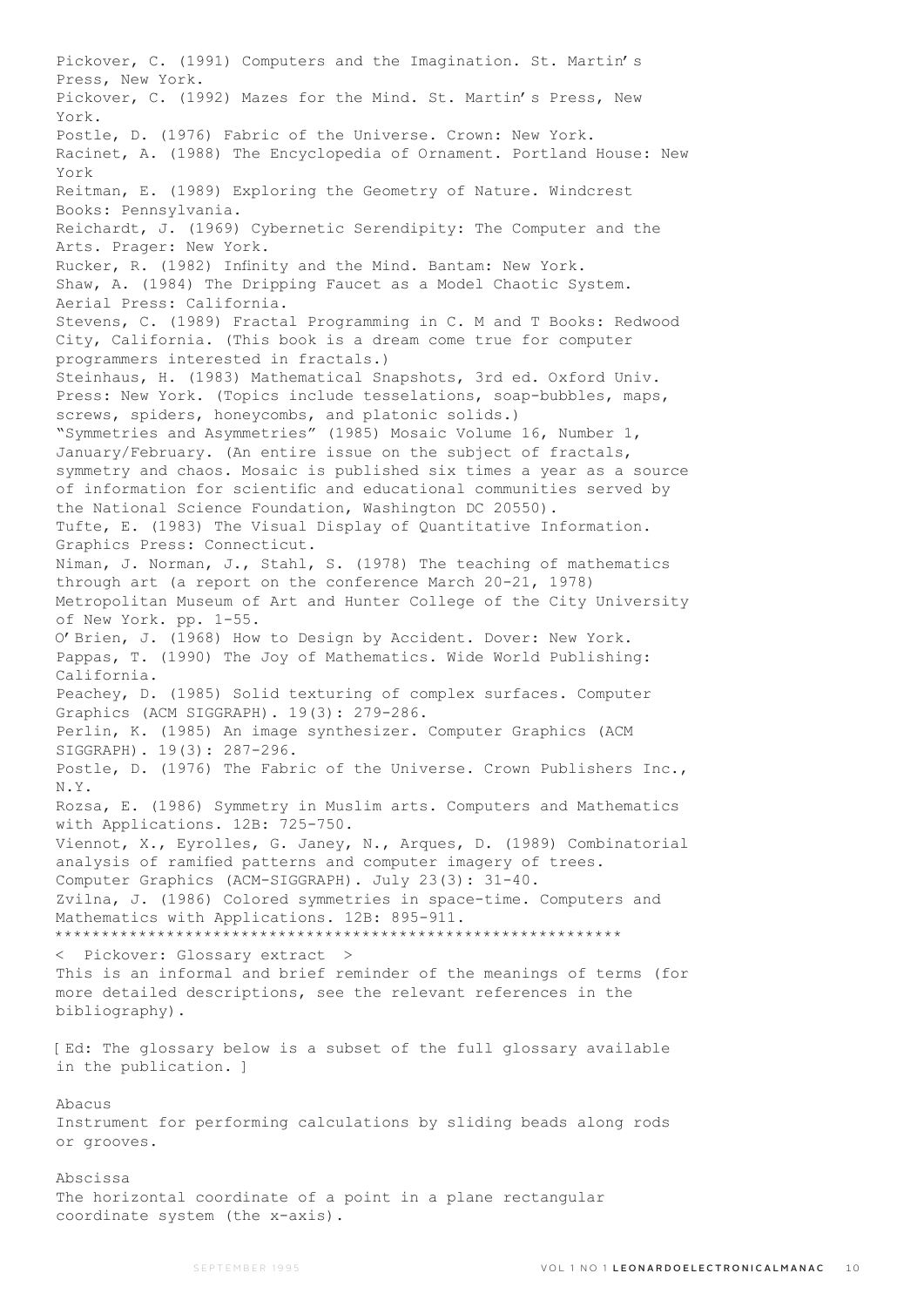Acoustics The study of sound. Affine transformation Loosely speaking, an affine transformation acts by shrinking, enlarging, shifting, rotating or skewing an original pattern, set of points, or object. Algebraic operations Operations of addition, subtraction, multiplication, division, extraction of roots, and raising to integral or fractional powers. Amplitude (of a wave) The absolute value of the maximum displacement from zero value during one period of an oscillation. The "height" of the wave. Amino acid Basic building block of proteins. Analog-to-digital converter Electronic device that transforms continuous signals into signals with discrete values. Analytic function An analytic function is differentiable throughout a neighborhood of each point. It can be shown that an analytic function has continuous derivatives of all orders and can be expanded as a Taylor series. Functions with a power series expansion are analytic. Angstrom A unit of measure corresponding to one ten-billionth of a meter. Articulation Movements of the vocal tract to produce speech sounds. Attractor Predictable attractors correspond to the behavior to which a system settles down or is "attracted" (for example, a point or a looping closed cycle). The structure of these attractors is simple and well understood. A strange attractor is represented by an unpredictable trajectory where a minute difference in starting positions of 2 initially adjacent points leads to totally uncorrelated positions later in time or in the mathematical iteration. The structure of these attractors is very complicated and often not well understood. Autocorrelation For the acoustic applications in this book, the autocorrelation function for data describes the general dependance of the values of the data at one time on the values at another time. Autonomous The behavior of an autonomous dynamical system is expressed by an equation which is independent of time. If a time-dependent term is added, this represents an "external influence" which drives the system away from this equilibrium, for example, by adding or subtracting energy. Systems with a time-dependent term are nonautonomous (an unsteady fluid flow is such a system). Bifurcation Any value of a parameter at which the number and/or stability of steady states and cycles changes is called a bifurcation point, and the system is said to undergo a bifurcation.

Bilateral symmetry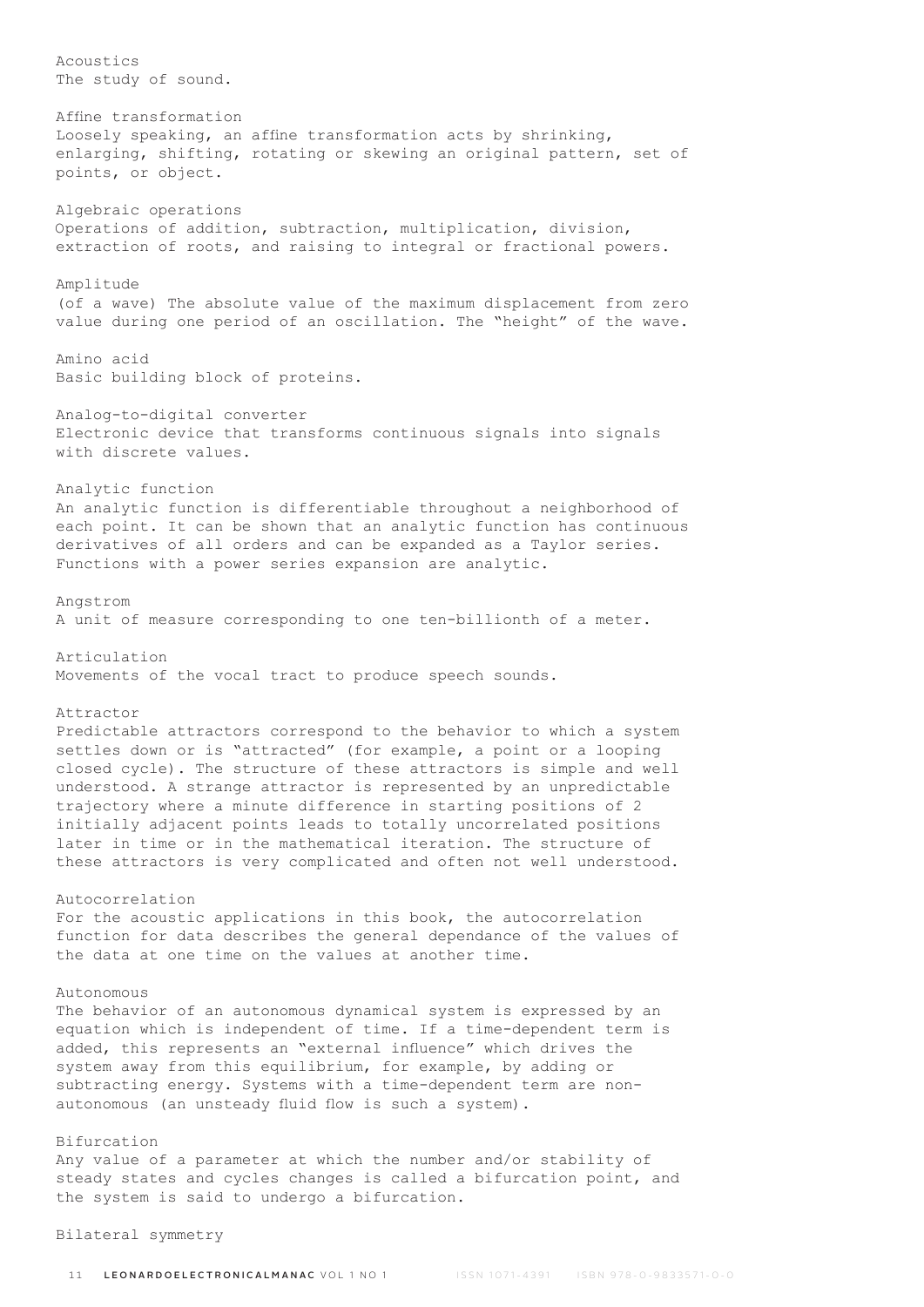The property of having two similar sides. Each side is a "mirror image" of the other.

#### Cellular automata

A class of simple mathematical systems that are becoming important as models for a variety of physical processes. Though the rules governing the creation of cellular automata are simple, the patterns they produce are complicated and sometimes seem almost random, like a turbulent fluid flow or the output of a cryptographic system. Cellular automata are characterized by the fact that they act on a discrete space or grid as opposed to a continuous medium.

# Chaos

Irregular behavior displaying sensitive dependence on initial conditions. Chaos has been referred to by some physicists as the seemingly paradoxical combination of randomness and structure in certain nonperiodic solutions of dynamical systems. Chaotic behavior can sometimes be defined by a simple formula. Some researchers believe that chaos theory offers a mathematical framework for understanding much of the noise and turbulence that is seen in experimental science.

#### Chaotic trajectory

A chaotic trajectory exhibits three features. 1) The trajectory, or motion, stays within a bounded region -- it does not get larger and larger without limit. 2) The trajectory never settles into a periodic pattern. 3) The motion exhibits a sensitivity to initial conditions. See also Chaos.

Cilia Minute hair-like projections.

### Conservative dynamical systems

In mechanics, conservative dynamical systems, also known as Hamiltonian dynamical systems, are frictionless. These systems do not entail a continual decrease of energy. See also dissipative dynamical systems.

# Converge

To draw near to. A variable is sometimes said to converge to its limit.

#### Cycle

The cycle describes predictable periodic motions, like circular orbits. In phase plane portraits, the behavior often appears as smooth closed curves.

Damp To diminish progressively in amplitude of oscillation.

# Dissipative dynamical systems

These are systems typical of the macroscopic engineering world in which some resisting source causes energy loss. In dissipative dynamical systems the volume of phase space occupied by an ensemble of starting points decreases with time. See also conservative dynamical systems.

#### Dynamical systems

Models containing the rules describing the way a given quantity undergoes a change through time or iteration steps. For example, the motion of planets about the sun can be modelled as a dynamical system in which the planets move according to Newton's laws. A discrete dynamical system can be represented mathematically as x sub  $\langle t + 1 \rangle = f$  ( x sub t ). A continuous dynamical system can be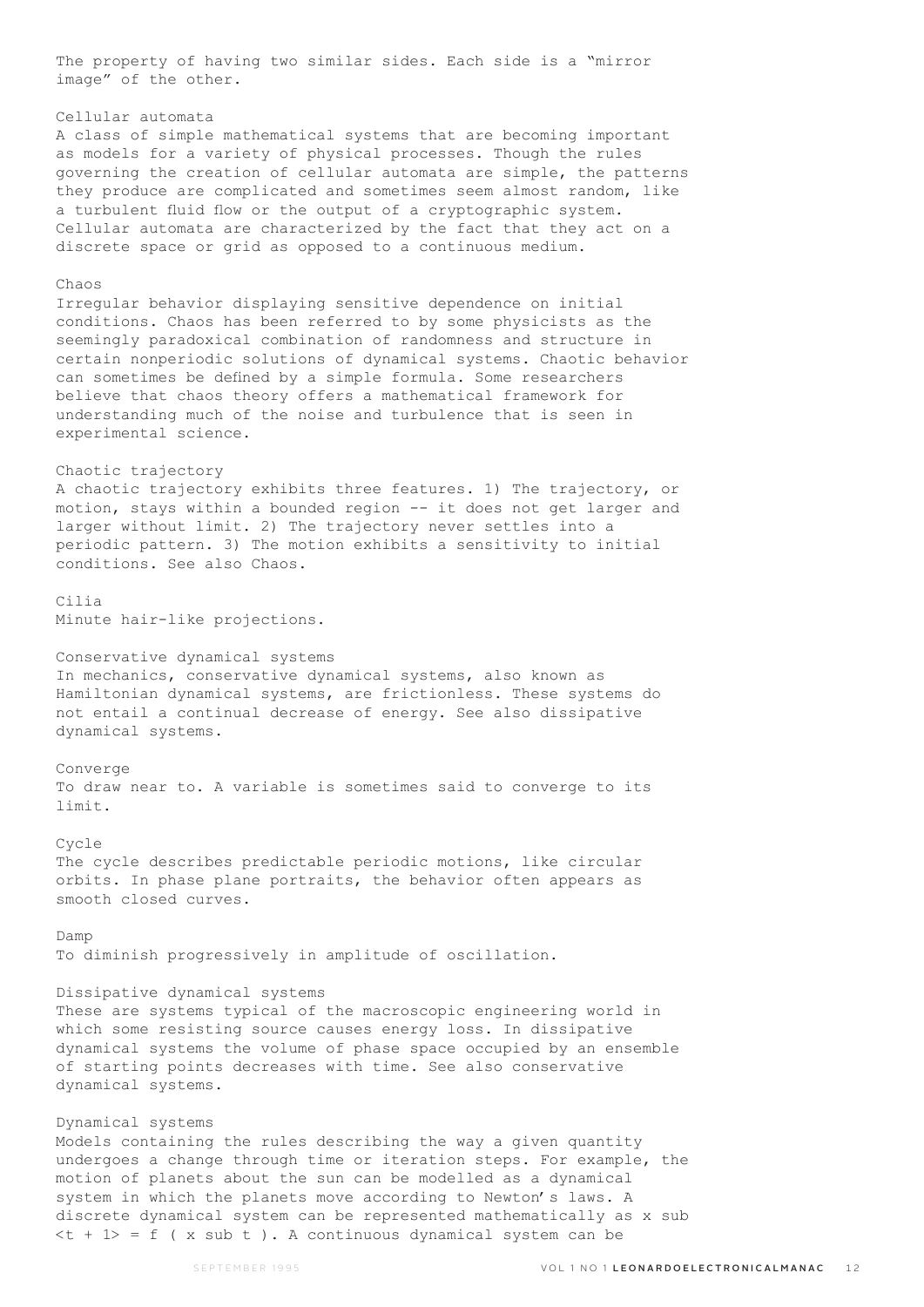expressed as  $dx / dt = f(x, t)$ . Feedback The return to the input of a part of the output of a system. Fibonacci sequence The sequence  $1, 1, 2, 3, 5, 8, 13$  ellipsis, ( F sub n = F sub  $\langle n-2 \rangle$  + F sub <n-1> ), which governs many patterns in the plant world. Each term is the sum of the last two. Focus (of a conic section) A conic section is a set of points for which the distances of each from a fixed point called the focus and from a fixed line called the directrix are in constant ratio. Fourier analysis The separation of a complex wave into its sinusoidal components. Fractals Objects (or sets of points, or curves, or patterns) which exhibit increasing detail ("bumpiness") with increasing magnification. Many interesting fractals are self-similar. B. Mandelbrot informally defines fractals as "shapes that are equally complex in their details as in their overall form. That is, if a piece of a fractal is suitably magnified to become of the same size as the whole, it should look like the whole, either exactly, or perhaps only after slight limited deformation." Gasket A piece of material from which sections have been removed. Mathematical gaskets, such as Sierpi&nt.ski gaskets, can be generated by removing sections of a region according to some rule. Usually the process of removal leaves pieces which are similar to the initial region, thus the gasket may be defined recursively. Gaussian white noise White noise which is subsequently altered so that it has a bellshaped distribution of values. In this book, Gaussian noise is often approximated by summing random numbers. Helix A space curve lying on a cylinder (or sphere, or cone) which maintains a constant distance from a central line (i.e. a "spiral extended in space"). Iteration Repetition of an operation or set of operations. In mathematics, composing a function with itself, such as in  $f(f(x))$ , can represent an iteration. The computational process of determining  $x$  sub  $\langle i+1 \rangle$ given x sub i is called an iteration. Julia set Set of all points which do not converge to a fixed point or finite attracting orbit under repeated applications of the map. Most Julia sets are fractals, displaying an endless cascade of repeated detail. An alternate definition: repeated applications of a function f, determine a trajectory of successive locations x,  $f(x)$ ,  $f(f(x))$ ,  $f(f(f(x)))$ , ellipsis visited by a starting point x in the complex plane. Depending on the starting point, this results in two types of trajectories, those which go to infinity and those which remain bounded by a fixed radius. The Julia set of the function f is the boundary curve which separates these regions.

Limit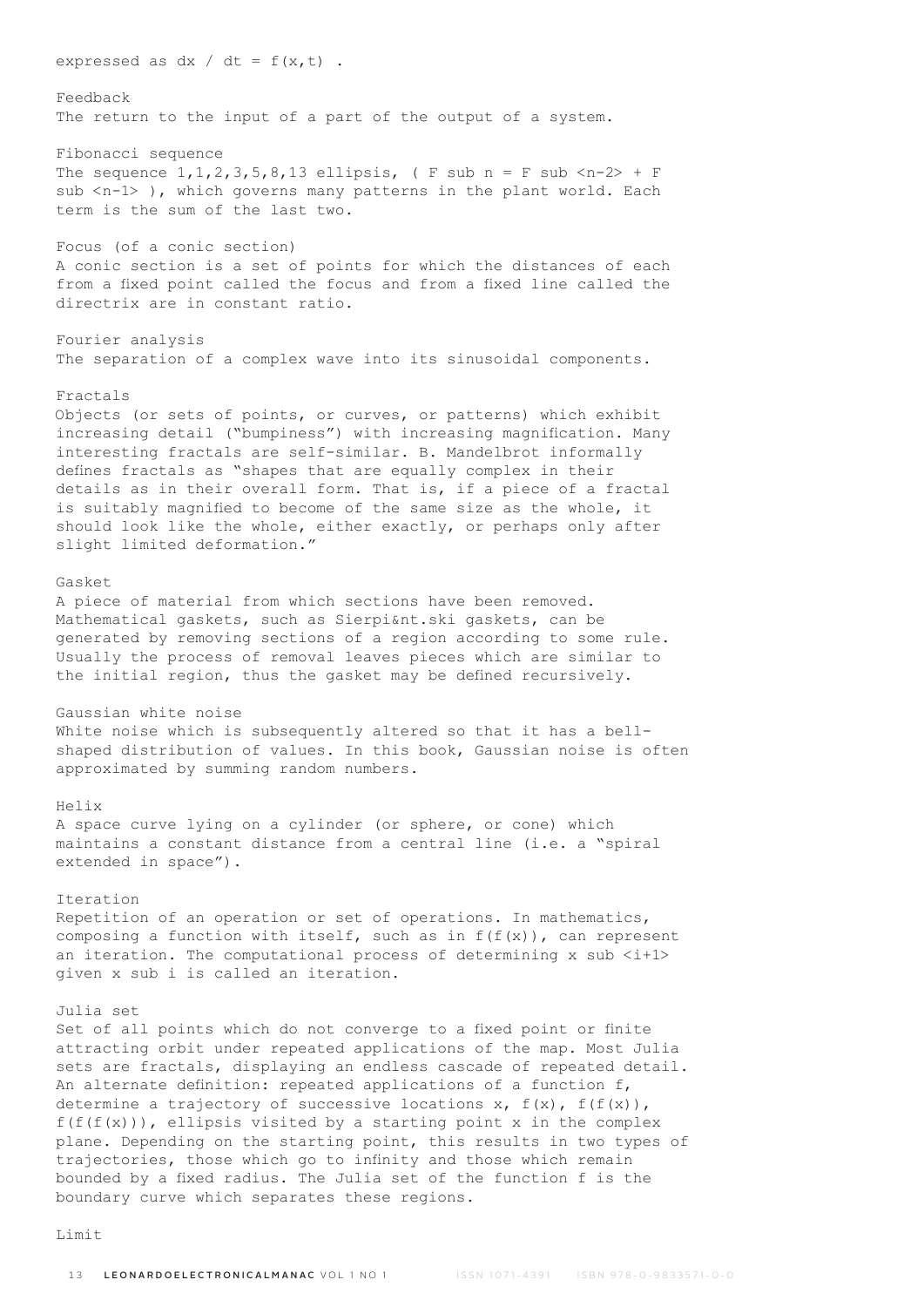In general, the ultimate value towards which a variable tends.

#### Logistic equation

The nonlinear equation x sub  $\langle n+1 \rangle = k$  x sub n (1 - x sub n) is called the logistic equation, and it has been used in ecology as a model for predicting population growth.

#### Mandelbrot set

For each complex number mu, let f sub mu (x) denote the polynomial x sup 2 + mu. The Mandelbrot set is defined as the set of values of mu, for which successive iterates of 0 under f sub mu do not converge to infinity. An alternate definition: the set of complex numbers mu, for which the Julia set of the iterated mapping z rarrow z sup 2 + mu separates disjoint regions of attraction. When mu lies outside this set, the corresponding Julia set is fragmented. The term "Mandelbrot Set" is originally associated with this quadratic formula, although the same construction gives rise to a (generalized) Mandelbrot Set for any iterated function with a complex parameter.

# Markov process

A stochastic process in which the "future" is determined by the "present".

### Manifold

Curve or surface. The classical attractors are manifolds (they're smooth). Strange attractors are not manifolds (they're rough and fractal).

# Nonlinear equation Equations where the output is not directly proportional to the

input. Equations which describe the behavior of most real-world problems. The response of a nonlinear system can depend crucially upon initial conditions.

# Perfect numbers An integer which is the sum of all its divisors excluding itself. For example, 6 is a perfect number since 6=1+2+3.

Period The time taken for one cycle of vibration of a wave.

Periodic Recurring at equal intervals of time.

# Plosive A type of consonant sound made by sudden release of air impounded behind an occlusion of the vocal tract.

# Poincare map A Poincare map is established by cutting trajectories in a region of phase space with a surface one dimension less than the dimension of the phase space.

# Quasiperiodicity Informally defined as a phenomenon with multiple periodicity. One example is the astronomical position of a point on the surface of the earth, since it results from the rotation of the earth about its axis and the rotation of the earth around the sun.

# Rational function A function which can be expressed as the quotient of two polynomials.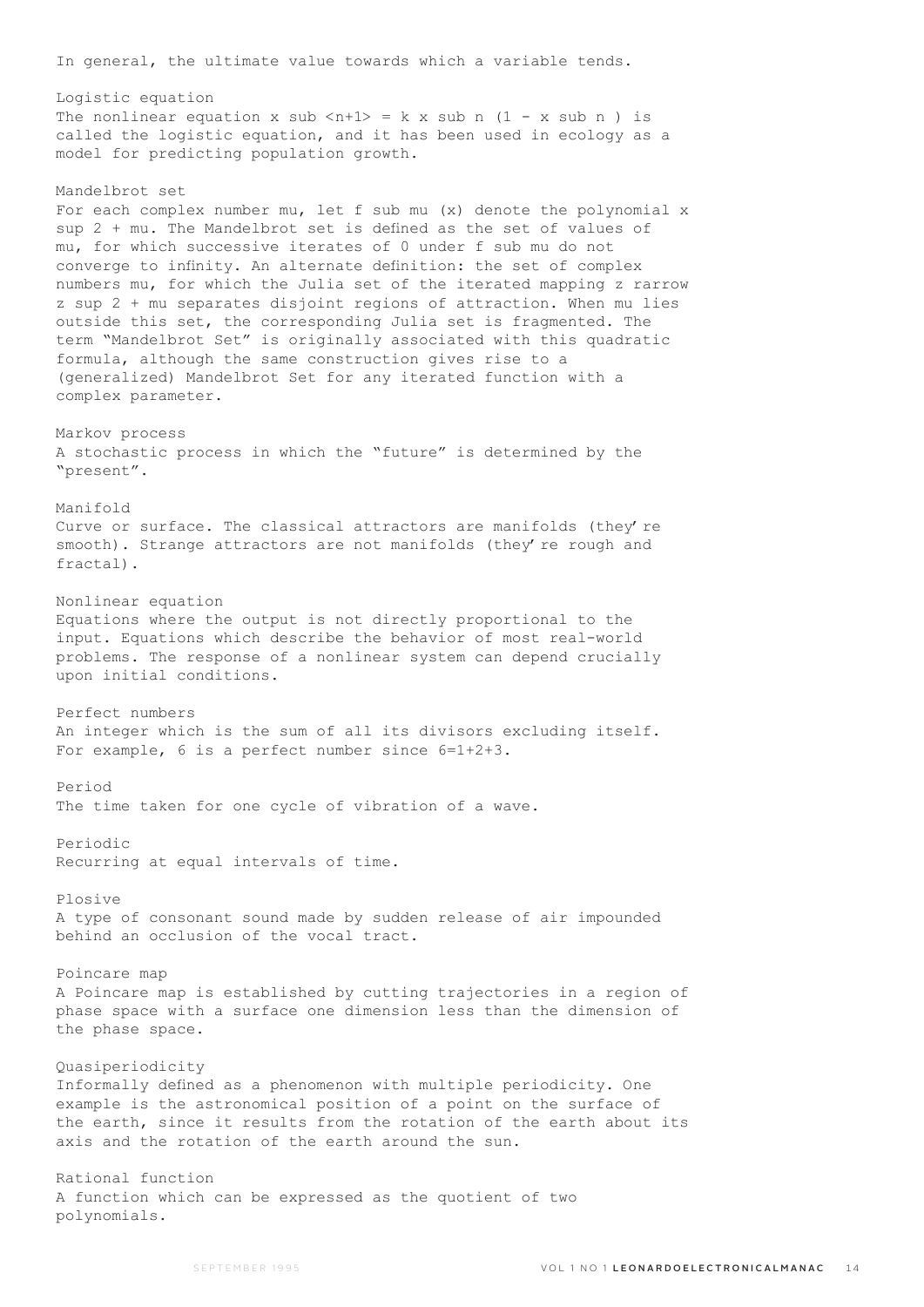Recursive An object is said to be recursive if it partially consists of or is defined in terms of itself. A recursive operation invokes itself as an intermediate operation. Steady state Also called equilibrium point or fixed point. A set of values of the variables of a system for which the system does not change as time proceeds. Tesselation A division of a plane into polygons, regular or irregular. Trajectory A sequence of points in which each point produces its successor according to some mathematical function. Transfinite number An infinite cardinal or ordinal number. The smallest transfinite number is called "aleph-nought" (written as aleph sub 0 ) which counts the number of integers. Transcendental functions Functions which are not algebraic, for example, circular, exponential, and logarithmic functions. Transformation The operation of changing (as by rotation or mapping) one configuration or expression into another in accordance with a mathematical rule. \*\*\*\*\*\*\*\*\*\*\*\*\*\*\*\*\*\*\*\*\*\*\*\*\*\*\*\*\*\*\*\*\*\*\*\*\*\*\*\*\*\*\*\*\*\*\*\*\*\*\*\*\*\*\*\*\*\*\*\*\* < Pickover: A Tiny Fragment from the Massive Table of Contents > Pattern 1010 - Evolution of the Solar and Planetary Vortices, from Gabriel Daniel's A Voyage to the World of Cartesius (1694), by Kevin L. Cope., Ph.D. Pattern 1011 - Satanic Flowers, by Harold J. McWhinnie, Ph.D. Pattern 1012 - Strange Surfaces, by Gary Ricard Pattern 1013 - Locked Links, by Gary Ricard Pattern 1014 - Exponential Tunnel, by Gary Ricard Pattern 1015 - Blind Watchmaker Biomorphs, by Richard Dawkins, D.Sc. Pattern 1016 - The Ikeda Attractor, by Clifford A. Pickover, Ph.D. Pattern 1017 - Wood Pattern, by Phil Brodatz Pattern 1020 - Apple Tree Pattern, by Phil Brodatz Pattern 1021 - Magic Tessaract, by John Robert Hendricks Pattern 1025 - Lattice Design 1, by Ian O. Angell, Ph.D. Pattern 1031 - Fern-Wolf (Filicinae Lupus), by Ilene Astrahan Pattern 1035 - Art Deco Design 1, by Marcia Loeb Pattern 1041 - Cyberian Fractal Fern (Filicinae chaoticus), by I Astrahan Pattern 1050 - How to Create Celtic Spiral Patterns, by George Bain Pattern 1051 - Whirlpools, by Ilene Astrahan Pattern 1055 - How to Create Celtic Anthropomorphic Ornaments (Beard-Pullers), by George Bain Pattern 1056 - Cybernetic Rapids, by Ilene Astrahan Pattern 1060 - Celtic Plants Emerging from Pots, by George Bain Pattern 1065 - Nikola Tesla's Last Invention: Cosmic Ray Deflection Shield, by Ilene Astrahan Pattern 1072 - The Reversible Greensberg-Hastings Cellular Automaton, by Pablo Tamayo and Hyman Hartman. Pattern 1075 - A Pattern Based on the Mandelbrot Set, by Clifford A. Pickover, Ph.D. Pattern 1080 - Japanese Optical and Geometrical Art 1, by Hajime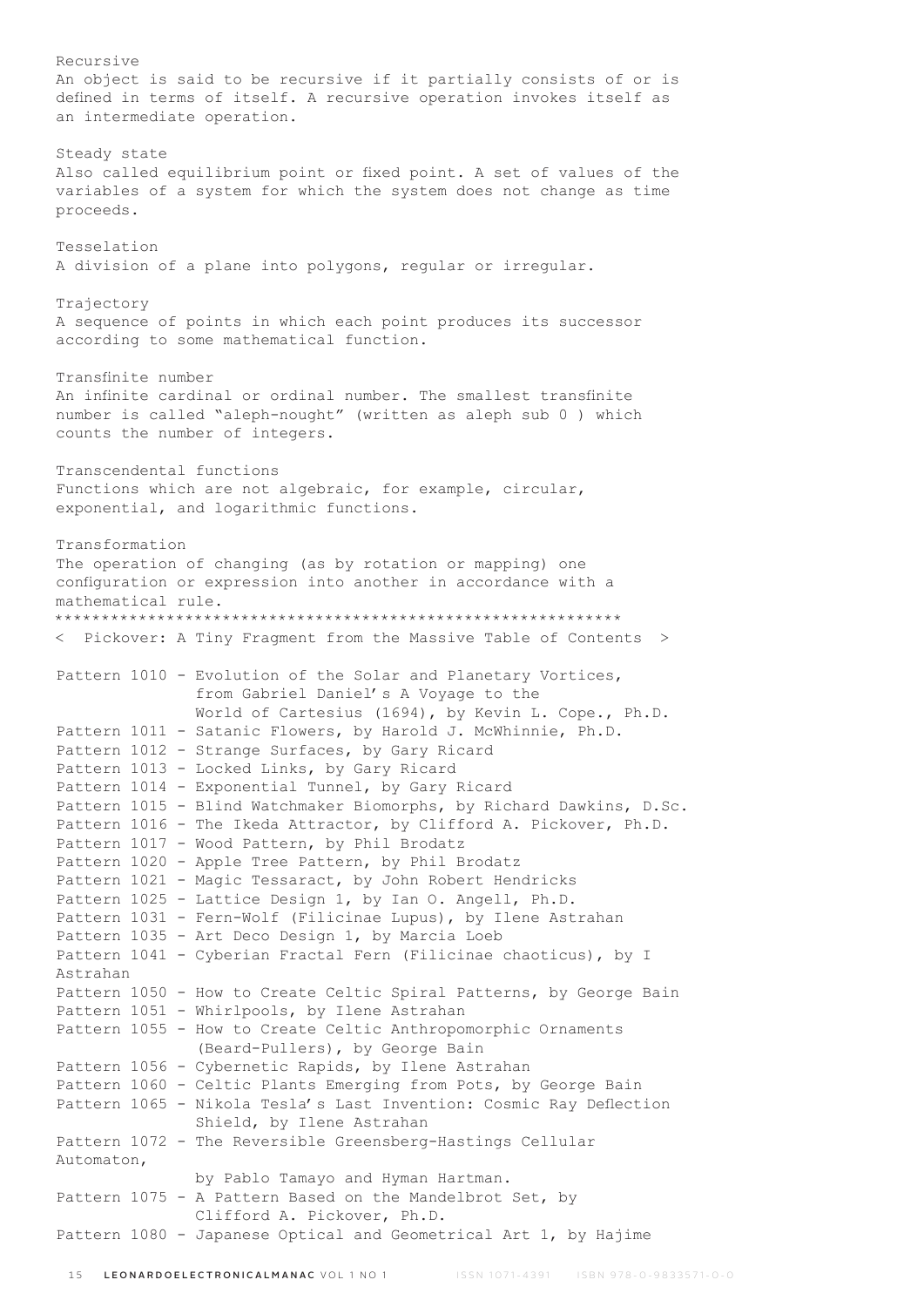Ouchi. Pattern 1082 - Moire Pattern, by Hans Giger, Ph.D. Pattern 1085 - Japanese Optical and Geometrical Art 2, by Hajime Ouchi. Pattern 1090 - Op Art Pattern 1, by Jean Larcher Pattern 1092 - Goldbach's Comet, by Henry F. Fliegel and D Robertson Pattern 1100 - Unusual Patterns with Mandelbrot Sets, by Dr. Michelitsch. Pattern 1102 - Bizarre and Ornamental Alphabets, by Carol Belanger Grafton. Pattern 1105 - Newton's Method in the C-Plane, by Dr. Mieczyslaw Szyszkowicz. Pattern 1107 - Generalization of the Tchokwe "chased-chicken" pattern, by Prof. Dr. Paulus Gerdes. Pattern 1110 - Modified Logistic Map in the Plane, by Dr. Mieczyslaw Szyszkowicz. Pattern 1112 - Horoscope by Erhard Schoen, from Leonhard Reymann's "Nativitat Kalender" (Nurnberg, 1515), by Ernst Lehner. Pattern 1117 - Persian Designs and Motifs, by Ali Dowlatshahi. Pattern 1120 - Iterations with a Limited Number of Executions, by Dr. Mieczyslaw Szyszkowicz. Pattern 1125 - A Pattern by Fujita Configuration, by Hiroshi Okumura. Pattern 1130 - A Generalization of a Regular Tiling, by Hiroshi Okumura. Pattern 1140 - Pinwheels, by C. William Henderson. Pattern 1143 - Fractals in Nature, by Gustavo Wilches Chaux. Pattern 1147 - Extension(s) of a reconstructed Tamil Ring-Pattern, by Prof. Dr. Paulus Gerdes. Pattern 1150 - XOR Size, by C. William Henderson. Pattern 1157 - A Monolinear Pattern with Rotational Symmetry, by Prof. Dr. Paulus Gerdes. Pattern 1165 - The Fruit of Thy Womb, by Gustavo Wilches Chaux. Pattern 1170 - Tetrahedron, by Wentian Li, Ph.D. Pattern 1175 - Analytic Computer Art, by Joe Jacobson. Pattern 1180 - Roots of Algebraic Polynomials, by Dr. Mieczyslaw Szyszkowicz. Pattern 1183 - Gaussian Fractions, by Stephen Schiller. Pattern 1185 - A Self-Similar Structure Generated by a Broken-Linear Function, by Dr. Mieczyslaw Szyszkowicz. Pattern 1190 - Transient Microstructure, by W. H. Cozad. Pattern 1197 - Star Trails, by Ken Hooper. Pattern 1200 - Japanese Diaper Ornaments, by W. and G. Audsley. Pattern 1205 - An Iteration Map, by David Scruton. Pattern 1210 - Biomorphic Mitosis, by David Stuedell. Pattern 1215 - Mosaics, by Dr. Rastislav Telgarsky. Pattern 1220 - Novel Representations, Pattern, Sound, by Alan Peevers. Pattern 1125 - Position of the Initial Point After Transformations, by Dr. Mieczyslaw Szyszkowicz. Pattern 1130 - Pattern of Euler's Formula, by Dr. Mieczyslaw Szyszkowicz. Pattern 1135 - Newton's Method with a Parameter, by Dr. M Szyszkowicz. Pattern 1140 - Self-Accelertatin Version of Newton's Method, by Dr. Mieczyslaw Szyszkowicz. Pattern 1143 - Apparition, by William J. Jones. Pattern 1155 - Islamic Pattern, by S. J. Abas, Ph.D. Pattern 1165 - Outer Space, by William J. Jones. Pattern 1175 - TESS Pattern, by William J. Jones. Pattern 1190 - Wind, Water, Sand, by William Tait. Pattern 1195 - Trajectories of a Neural Network Quantizer in Rhythm Space, by Peter Desain and Henkjan Honing.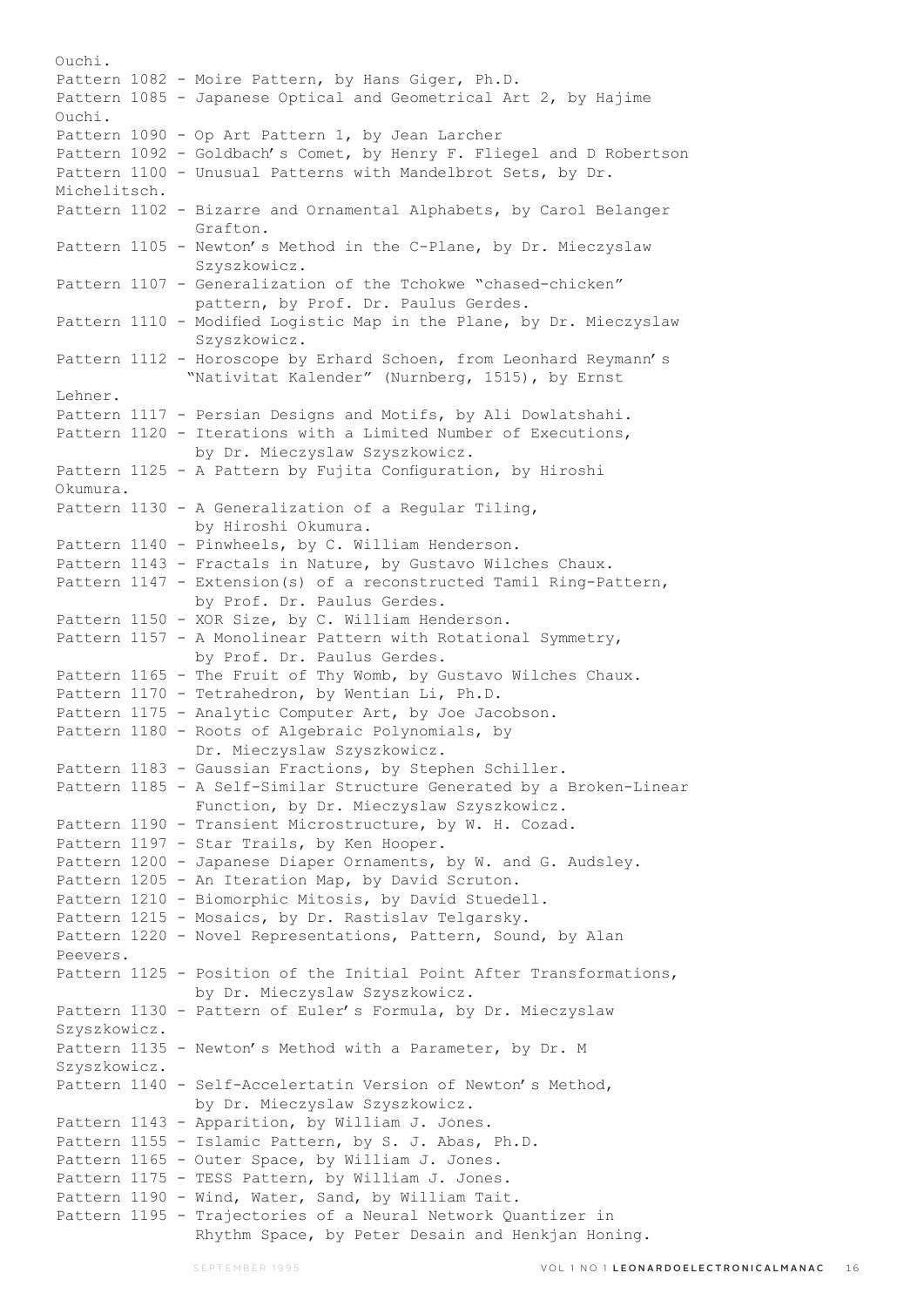Pattern 1200 - Triangular Numbers and the Distribution of Primes, by Jim Nugent.

Pattern 1210 - Pascalian Cellular Automata, by Donovan E. Smith.

Four-dimensional space flowers, spiral chemical waves, And much, much more....

\*\*\*\*\*\*\*\*\*\*\*\*\*\*\*\*\*\*\*\*\*\*\*\*\*\*\*\*\*\*\*\*\*\*\*\*\*\*\*\*\*\*\*\*\*\*\*\*\*\*\*\*\*\*\*\*\*\*\*\*\*

Pickover: About the Editor >

Clifford A. Pickover received his Ph.D. from Yale University's Department of Molecular Biophysics and Biochemistry. He graduated first in his class from Franklin and Marshall College, after completing the four-year undergraduate program in three years. He is author of the popular books Keys to Infinity and Black Holes, A Traveler's Guide, both published by Wiley (1995). He is also author of Chaos in Wonderland: Visual Adventures in a Fractal World (1994), Mazes for the Mind: Computers and the Unexpected (1992), Computers and the Imagination (1991) and Computers, Pattern, Chaos, and Beauty (1990), all published by St. Martin's Press -- as well as the author of over 200 articles concerning topics in science, art, and mathematics. He is also coauthor, with Piers Anthony, of the science-fiction novel, Spider Legs.

Pickover is currently an associate editor for the scientific journals Computers and Graphics and Computers in Physics, and is an editorial board member for Theta Mathematics Journal, Speculations in Science and Technology, Idealistic Studies, Leonardo, and YLEM. He has been a guest editor for several scientific journals. Editor of Visions of the Future: Art, Technology, and Computing in the Next Century (St. Martin's Press, 1993), Future Health (St. Martin's Press, 1995), Fractal Horizons (St. Martin's Press, 1995), and Visualizing Biological Information (World Scientific, 1995), and coeditor of the books Spiral Symmetry (World Scientific, 1992) and Frontiers in Scientific Visualization (Wiley, 1994), Dr. Pickover's primary interest is in scientific visualization. =============================================================

 $\mathcal{L}_\text{max}$  and the contract of the contract of the contract of the contract of the contract of the contract of the contract of the contract of the contract of the contract of the contract of the contract of the contrac

 | | | LEONARDO DIGITAL REVIEWS | | SEPTEMBER 1995 | |\_\_\_\_\_\_\_\_\_\_\_\_\_\_\_\_\_\_\_\_\_\_\_\_\_\_\_\_|

> Editor: Roger Malina Coordinating Editor: Kasey Rios Asberry Editorial Advisors: Chet Grycz, Judy Malloy, Annick Bureaud, Marc Battier

 REVIEW PANEL: Rudolf Arnheim, Marc Battier, Robert Coburn, Shawn Decker, Jose Elguero, Michele Emmer,Geoff Gaines, Bulat M. Galeyev, Thom Gillespie, Francesco Giomi, Gerald Hartnett, Paul Hertz, Curtis Karnow, P. Klutchevskaya, Richard Land, Barbara Lee, Roger Malina, Axel Mulder, Youry Nazarov , Simon Penny, Clifford Pickover, Irina Presnetsova, Stephen Wilson, Mason Wong, Jason Vantomme, Harry Rand, Sonya Rapoport, Kasey Rios Asberry, Henry See, Rainer Voltz, Christopher Willard

==============================================================

< Conference Reviews: SIGGRAPH 95 > August 1995 Los Angeles

Reviewed by Annick Bureaud Paris France Email: bureaud@altern.com

First Time It was my first time in California and my first time at SIGGRAPH.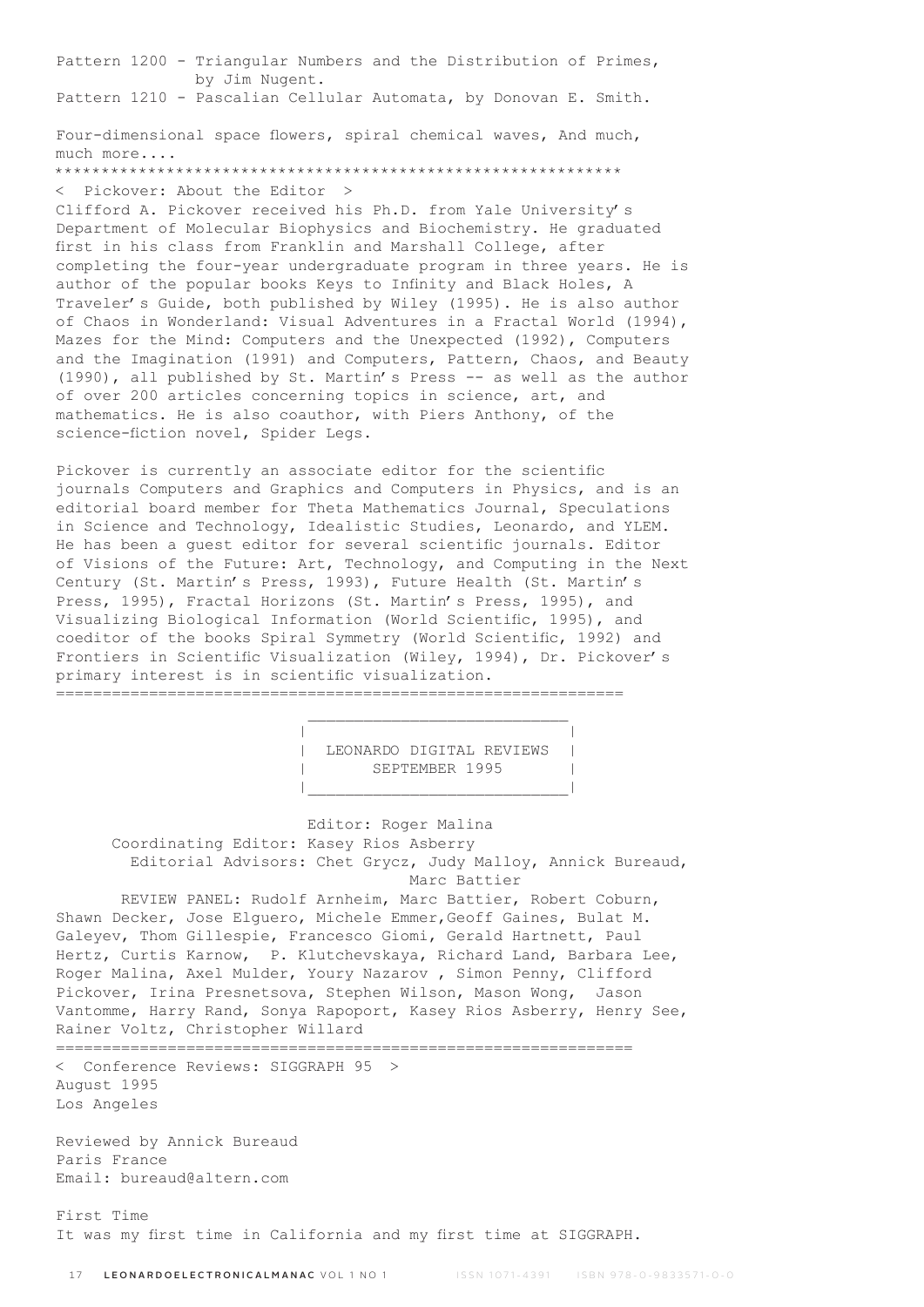Everything to discover. One thing I gained is a better understanding of why the Net, VR, etc. are such big topics in California. On my side trips, I found that people in LA are scared to be in their own biological clothes, i.e. living, walking or being outside without technological armor - be it a house, a Convention Center or a car. Mixed with the Hollywood culture, it creates a total fake world in a perfect illusion of a safe and fun reality. No wonder cyberspace generates such fuss, wonder and fear in California. But back to SIGGRAPH. Some veterans said that this year's conference was not all that striking. That was also my first opinion but, as a newcomer, I had a fresh point of view and I hope my comments will not be too naive.

# The Art Show

The first discovery was that the SIGGRAPH computer community and the contemporary art community there share the same attitude toward art: art must look like art. Therefore you get the Art Gallery with its old fashioned look, quiet grey space with nicely framed pictures on the walls and spots diffusing a soft light. The most adventurous works here seemed to be paintings (paint put on a canvas) and collages in something which reminds me of artworks from before the second world war, just not as good. Behind this space, and well hidden, were 3 installations, 2 of them related to some mystic experience and one "Mind and Body Environment" by Jason Ditmars showing a huge transparent human head turned into a surveillance and military object. The sculpture makes targets out of its viewers and attempts to locate, analyze and react to the movements and sounds they make within the space. On the metaphor of "seeing is destroying" this work was an interesting counterpart of "Osiris", a simulated night-vision battle presented nearly as a game in the Interactive Communities.

# Interactive Communities

I expected a great deal of the Interactive Communities and Interactive Entertainment sections. I was disappointed, at least for the main hall. Although the idea to put together art works, research demos and games was (and still is) truly interesting and challenging, the layout was too gimmicky (why artificial smoke!), packed and did not show that much respect for the works exhibited. The excellent "Frontiers of Utopia" by Jill Scott, showing in interactive films/installations, the combined stories of 8 women and technology at 4 different periods of the 20th Century. It explores the history and nature of idealism, technology and design but was not fully displayed (the leaden suitcases were ommitted) and was exhibited in a small, cramped corner. It is also hard to say anything about "The Tele-Garden: An InterActive Art Installation on the WWW" by Ken Goldberg which I viewed there for the first time because it was too ill-served by the exhibiting context.

Two installations stood out : "Better Living Through Technology" by the Computer Science House which is a student environment combining personal and professional lifestyles, everyday life and high tech equipment. It was, with much humor and inventiveness, the showcase of what a tech-future life in the 21st Century could be. The other one was "T-Vision" by Joachim Sauter and Gerd Grueneis from Art + Com in Berlin. With a real globe as an interface, the viewer visualizes a virtual Earth on the screen, going from outer space to very detailed part of cities (in this case Berlin) and any kind of data related to a geographic region. The virtual globe is modeled from high-resolution spatial data and textured with high-resolution satellite images. This powerful work gives the illusion of flight around the world and is intended to be networked.

But the most interesting parts of the Interactive Communities were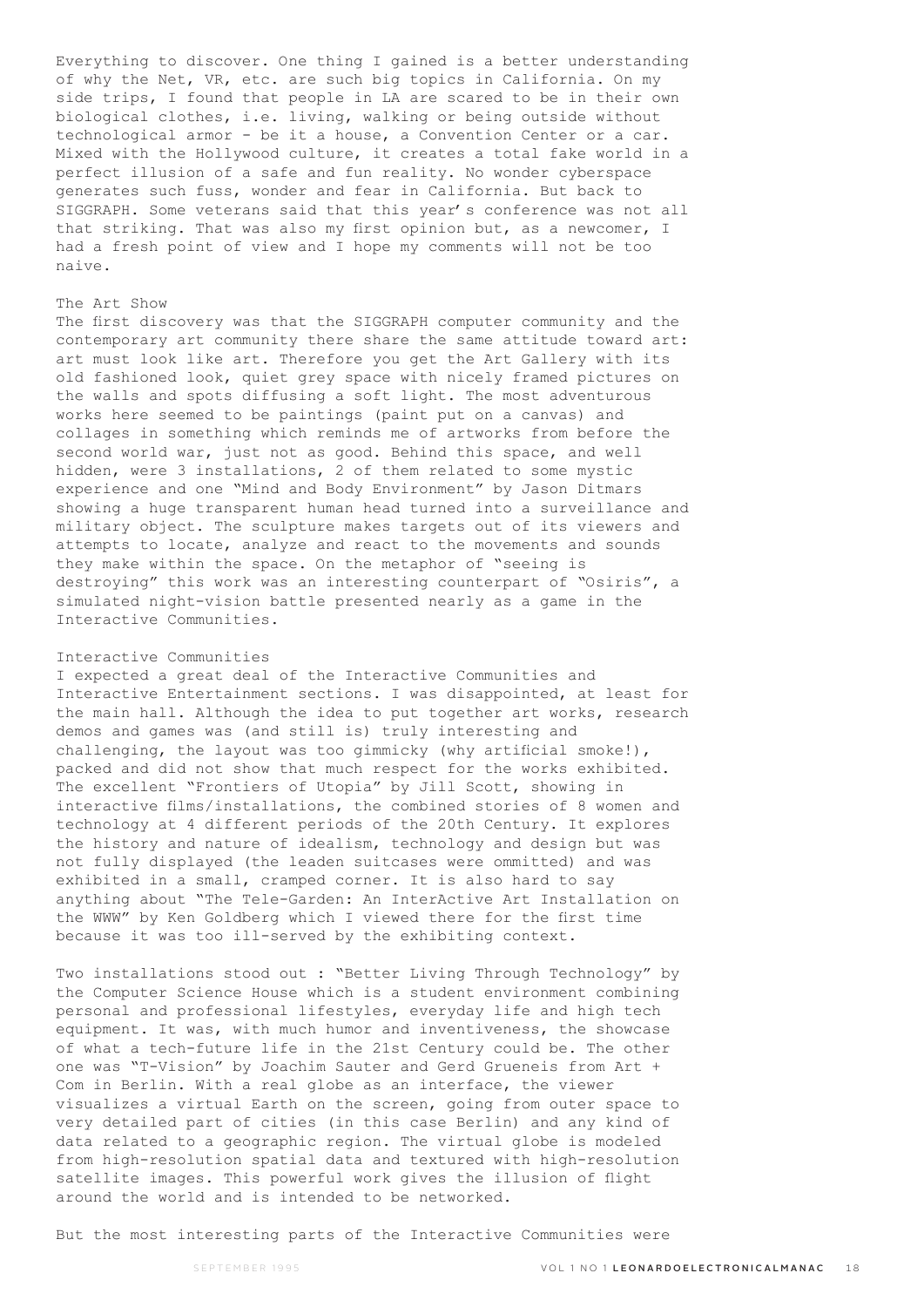in 2 smaller rooms, quite apart from the main exhibit spaces, under the names of Lounge@Siggraph and Digital Atelier. One was the "ChainReaction" project by Bonnie Mitchell, an interactive collaborative Internet art experience where participants could manipulate images and reintroduce them in the process. In the way of a kind of pictorial "cadaver exquis" this work was addressing issues involved with image manipulation, copyright ("who" is the "author" of "what" in such a case?) and collaborative works world-wide (on the Net, here it seemed that world-wide was mostly North-Americawide). A second compelling piece was the "Anti-rom: The Antidote to Multimediocrity" presented by Andrew Cameron from a group of British artists. This simple-looking CD ROM was a refreshing, ironical and critical review of "the state-of-the-art" in multimedia and interactivity. All of the works displayed in those 2 spaces were not high-end technology pieces but more modest projects and often more interesting, like one unpretentious (I could never find out who created it!) interactive work where you follow a bat from one room to another, trying to find your way in some weird spaces

### Conferences and Courses :

Another important part of SIGGRAPH is clearly the conferences and courses. From my experience, these were mostly "performances" by the lecturers but I obtained the proceedings and written material! A couple of snapshots from the panels: it was interesting to follow the "Museum without Walls, New Media for New Museums" panel where Doug McLeod stressed the fact that we know little and in the end use new technologies with old ideas. He focused part of his talk on the constraints of space and architecture in museums and the necessity of a "liquid architecture", with more flexibility both in the physical and digital spaces where the cartesian space is embedded in the software, orienting therefore the creation. McLeod also mentioned the gap between the museums and the electronic art community. It was somehow amazing to see all those museum people among the SIGGRAPH crowd and to listen to some marketing people behind me thinking out loud "that museums will start being a market". Help !

Other fruitful talks were given in the different panels I followed, among them in the "Interactive Multimedia: a new creative frontier or just a new commodity" one, where it was acknowledged that if programming has been the great winner of the past few years, it is time to think about content because it is content which makes the piece (whatever it may be: art, entertainment, etc.). This was also the common idea stressed in the special effects session where someone said that the computer images alone were not enough anymore to make a movie. But, if the computer community is aware of the necessity to have the collaboration of artists, they still think that "needing a programmer behind every artist" and the lack of cutting edge skills of artists are problems but they seemed blind to the fact that needing an artist behind every programmer is also a problem. In "Archeology of Media", part of the Artist/Designer Sketches section curated by Eduardo Kac, Machiko Kusahara brought a challenging issue to the whole discussion of originality and cultural diversity by explaining the way that Japanese deal with art and culture by defining originality as locating oneself in relation to other ideas.

#### Trade Show:

A real discovery to me was that the "Exhibition" at SIGGRAPH is more than just a trade show. It is there that the products and the trends are shown and there that you can get an idea of what the computer business is preparing and how it envisions and therefore shapes the future. VRML and 3D vision were what I saw most, but I must admit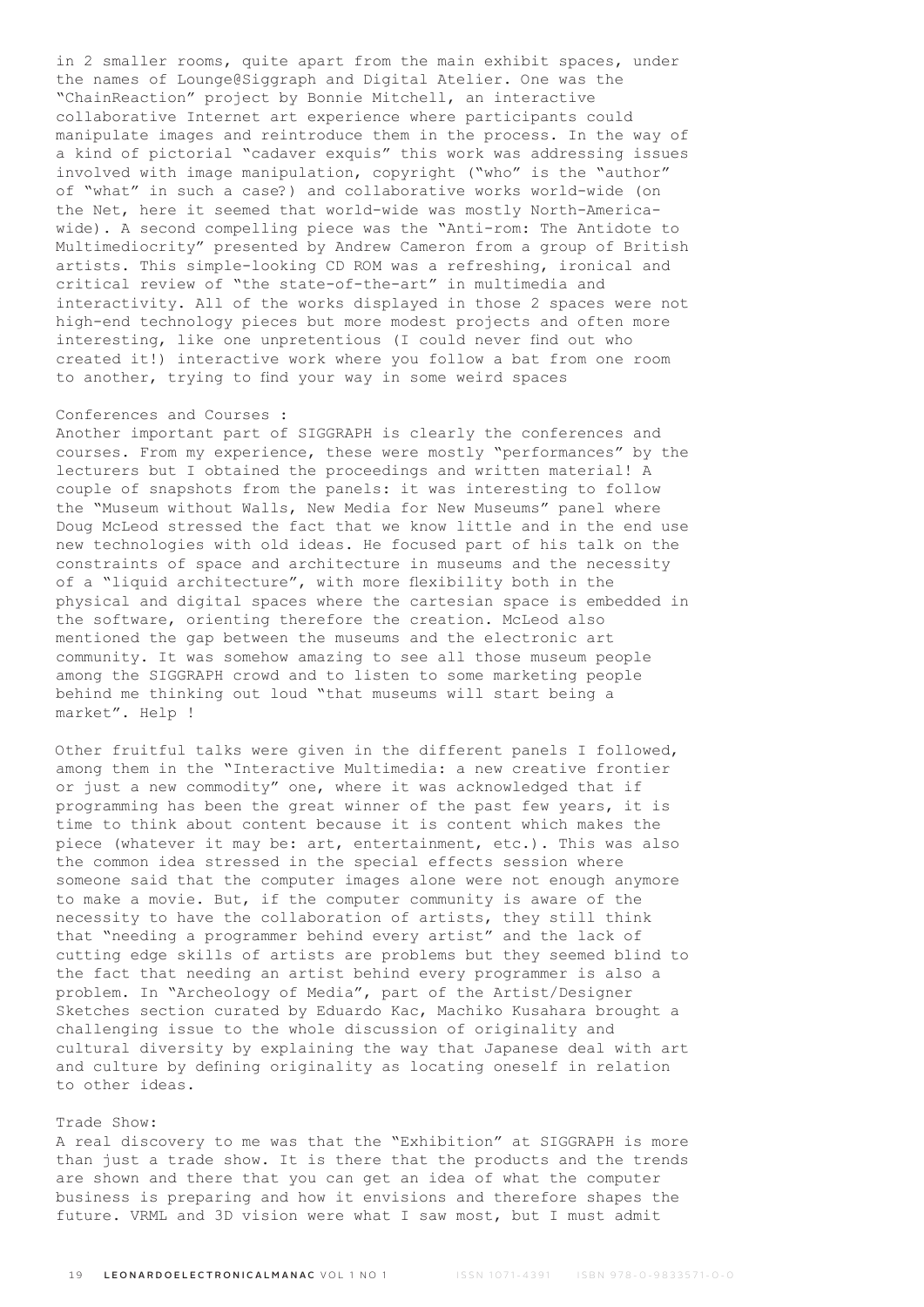that I missed a lot of it because of the exhibition of photographs of Moholy-Nagy at the Getty. Moholy-Nagy advocated the use of technology to expand the boundaries of the arts and widen perception of the world. This exhibition of his photographs made during the 20's was a challenging experience during the rush of SIGGRAPH - teaching us lessons from 70 years ago in our nowadays world, bringing art, content and aesthetic construction where they belong: at the heart of human perception. See you next year in New Orleans for SIGGRAPH 96 where a collaborative exhibition is planned with the Contemporary Art Center.

============================================================== < Exhibition Catalog Review: El Rastro >

El Rastro, Presencia Remota Insinuada The Trace, Remote Insinuated Presence Installation by Rafael Lozano-Hemmer, in collaboration with Will Bauer

ARCO 95 International Art Fair February 1995 Madrid, Spain,

Reviewed by Paul Hertz Email: paul-hertz@nwu.edu

The Trace consisted of two identical interactive stations linked by an ISDN connection. Within the enclosure of the stations, overhead projection, positional lights, positional sound, and computer displays provided cues to participants holding a tracking device. On the overhead display, a floating disc corresponded to the position of the remote participant, while a floating ring corresponded to that of the local participant. Similarly, two beams of blue light from robot-controlled lamps intersected at the position of the local participant, while two beams of yellow light intersected at the position of the remote participant. Ten loudspeakers provided a cue to the position of the remote participant, while their sound grew louder as the relative positions of the two participants came closer together. Finally, a large vertically mounted monitor in each station provided a constantly updated stream of statistics on the positions of the two participants, with a diagram of their current positions.

When the two participants reached the same relative position in space--i.e., when they coincided in an act of "telembodyment"--the lights would all coincide, the disc and the ring, the one fit within the other, would play a spinning animation with a sound of machinery, and the two stations would be inundated with sound. This telembodyment was presented as a "technological metaphor" of the many ways in which human beings may be inside each other, physically and virtually. It was also possible, though perhaps contrary to the elaborately constructed outcome of the Trace, for participants to purposely avoid one another or to play cat and mouse.

It is impossible to know with any precision what the actual experience of this work was, judging purely from a catalog. There can be no doubt of its sophistication nor of its purposeful attempt to pare down the space and the stimuli it presented to essentials, hiding the technology and creating an environment with multiple points of reference, without overwhelming the participant. Telepresence and VR in general too often reduce participants to disembodied ghosts, virtual voyeurs. By incorporating the physical self within a virtual space, the Trace lends a kinetic and hence an emotional dimension to this medium. Furthermore, each participant interacts with another human being, however intangible. While events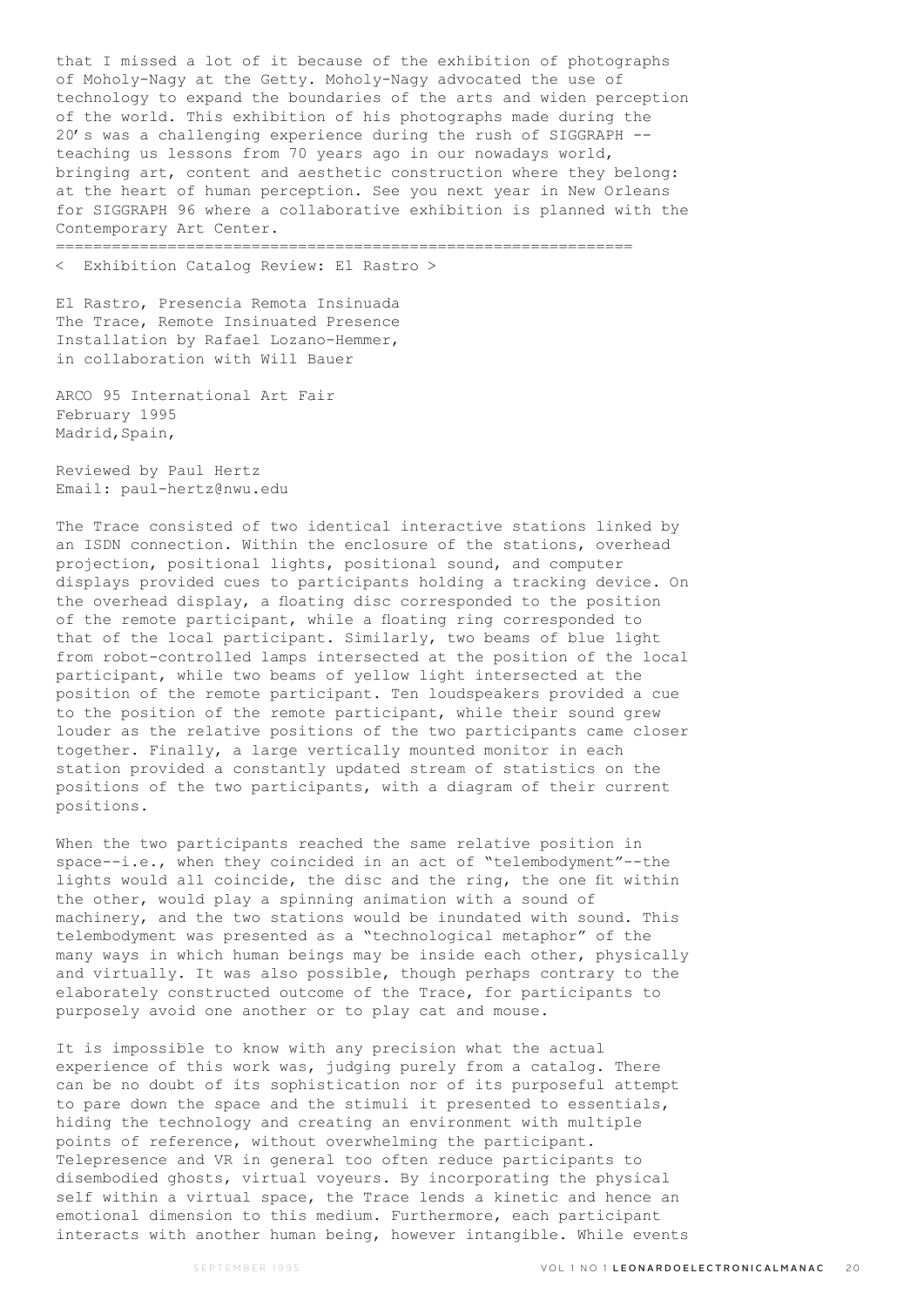planned by the artist may be triggered in the Trace, it also functions as a bi-directional medium through which participants create their own events. Evidently intended to function as an open symbol, with sufficient structures and cues that the author's intent could be read by those who cared to investigate it, as an installation the Trace understates its purposes enough to leave interpretation to the subsequent musings of each participant. In particular, such a work might hope to involve the senses before involving the mind, and so plant ideas about its meaning in immediate experience. All these virtues please the gods of design, touch the imagination, and suggest that the experience of this piece at the very least was a lot of fun. Yet the underlying technology and model of interaction of the Trace beg several questions, particularly in light of other art that incorporates the body. Since the conflict of technological wealth versus economy of means is probably familiar to anyone who has drooled over high tech only to reflect that the most modest of means are sufficient to create great art, let's leave that issue, and examine the model of interaction in the Trace. The constitution of the physical self within cultural and social space involves a constant process of negotiation and exchange with other members of one's society and culture, within the parameters of identity assimilated through the process of education and socialization. Through this process the human body is constructed as a symbolic presence with culturally determined codes of interpretation. In effect, my body becomes the embodiment of my identity, of my memory and the memory others have of me.

Additionally, the body of the other becomes for me a source of behavioral cues, but cues that are rarely unambiguous, for they too operate as signs within a cultural matrix. In particular, these cues negotiate the instrumental use of the body, the mutual accomplishment of tasks. We may nominally each possess our own body, but the space between us must be physically and semantically bridged at every step. Space acts as a medium where every sign of the body (including the fundamental act of physical presence) is mediated by the totality of signs within our culture. Like the physical space through which we move, this semantic totality never fully enters into our comprehension. For the most part, we have so thoroughly assimilated its codes that we don't even stop to consider their existence. Telepresence casts this same social/physical space into the virtual realm, and redirects both our instrumental acts and our messages to each other through electronic media. The question arises, can a shift in the medium bring about a shift in consciousness?

We hold it for a truism that every shift in viewpoint brings about a shift in insight. But to point to the human body, by whatever means, is only the first step in clarifying or dismantling its accrued symbolic functions, or in constructing new ones. Indeed, the creation of new symbols often necessitates the destruction of earlier ones. Traditional views of how communities construct their identity have focused on the instrumental and economic relations of their members--on what people do for each other and why. But this model fails to explain the ways in which communities develop a symbolic representation of their identity. The symbols that we use to identify ourselves may not even jibe with our actual relations. When symbolic representations are perceived to be manifestly false with respect to economic or instrumental relations, social identity enters into crisis. Within the realm of art production, the artist assumes the power of naming, ritual enactment, and symbolic transformation. Often this role arises precisely from a critical perception of society and estrangement from accepted representations of its integrity. Artists such as Helio Oiticica or Lygia Clark, active in Brazil during the 60s and 70s, engaged the body as an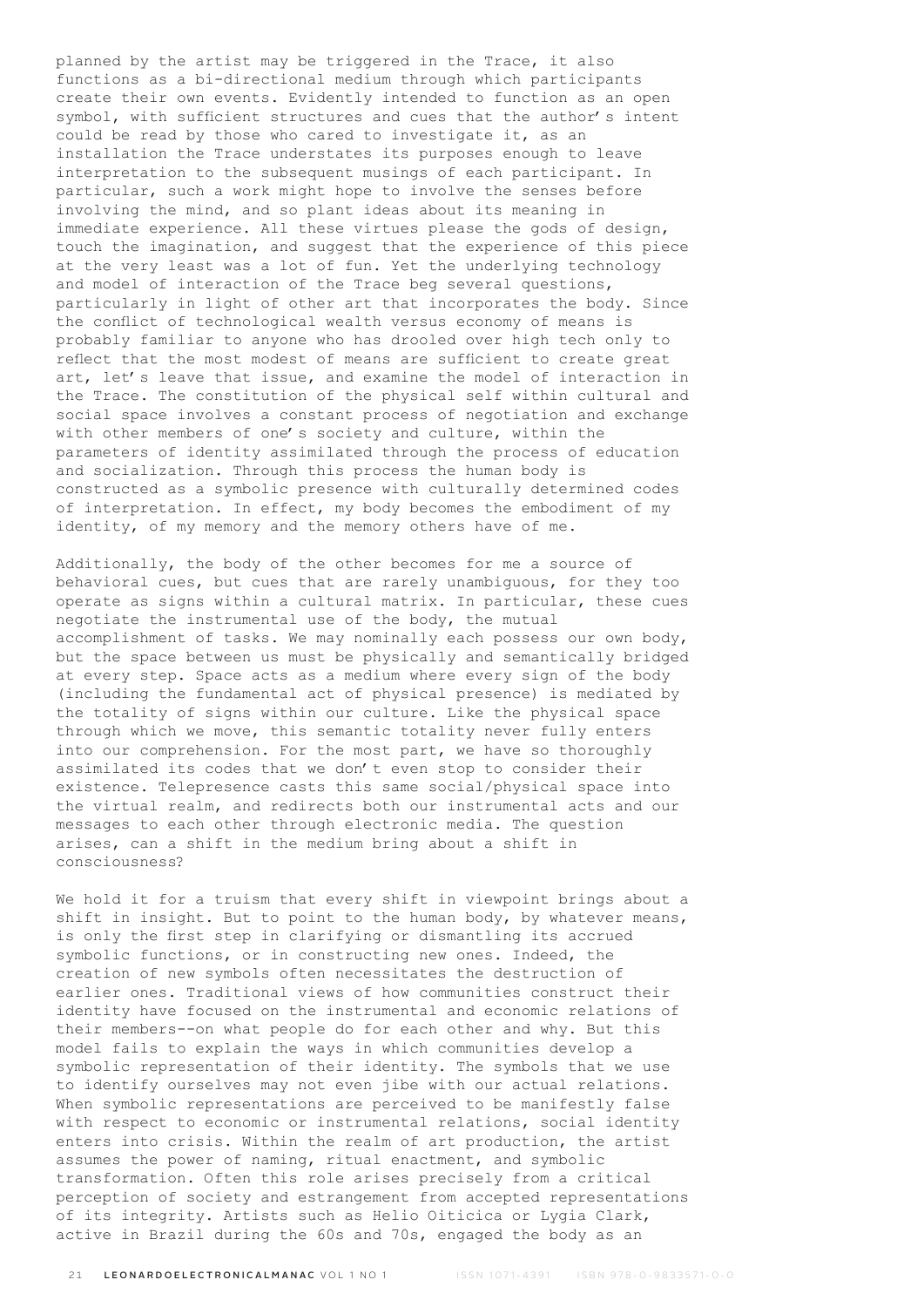element in their art through wearable objects and ritual actions. As an example of extreme simplicity, their single collaborative work "Dialogue of the Hands" (1966), consisting of a series of actions of the artists' two hands linked together by an elastic Moebius band, would be hard to surpass. In their work the spectacle of estrangement becomes a source of identity. By acknowledging distance and dispossession they raise the hope of overcoming them and reconstructing our subjective identity--or at least they raise the specter of the other who can construct with us an intersubjectivity where we are cognizant of fragmentation and distance, a domain where they are no longer hidden. Oiticica and Clark's work contrasts with another stream of work that incorporated the body during the same period, the productions of the Groupe de Recherche Visuel, based in Paris. Artists such as Julio LeParc constructed installations exploring sensory stimuli of light and sound, often in a minimalist style, to which participants might respond. While there is an element of play in both streams of inquiry, their models of interaction are very different. Where Oiticica and Clark are concerned with how participants incorporate symbolic representations, LeParc's work (for example) ushers participants into a stimulus and response game. Both streams continue through the present, with the "behavioral" model of the Groupe de Recherche Visuel seeming to predominate in many technological artworks.

One could consider the ring and disk in the Trace as ritual vestments, but the model used to bring about their union seems inadequate to fully realize the "technological metaphor" of the ways human beings may be inside each other, as announced by the catalog. A ritual where the human body attains a symbolic presence differs from a stimulus and response game, such as the Trace offers. Even though a ritual may appear to be a game, its implications point beyond rules of behavior to symbolic transformations of perception. An economic, stimulus-and-response model is inadequate for analyzing the symbolic construction of identity in society, and it cannot adequately engage our complicity in a symbolic action either. Indeed, the model itself may function as a symbol, displacing other possibilities. Cause and effect, in linear progression, become the overarching paradigm of how things happen, dampening symbolic actions that point to other states of mind such as synchronicity, conflict, ambiguity, and paradox. The fact that the outcome of the game in the Trace is a machine-like animation only contributes to this muting of possibilities. Unless the intention is ironic, it is hard to derive sex, pregnancy, or satori from clockwork. Perhaps we accept or perhaps we reject the interpretation offered by the catalog's straight-faced prose--or perhaps we heave a sigh that artists are obliged to provide interpretations at all, lest the critics beat them to the punch. It hardly seems a flaw that a work may not fulfill the grand scheme its author seeks to reveal, when the work is playful and open to many avenues of exploration. When the work is realized in a technological medium for which codes of interpretation have yet to be established, any attempt to provide symbolic content is bound to be tentative. Perhaps all we can ask is that it be engaging and thoughtful, and bring technology to a human scale. Judged from afar, the Trace appears to succeed in doing just that.

==============================================================

< Journal Review: InterCommunication > InterCommunication Center (ICC) 3d Fl. Marukin-Bancho Bldg. 6-28 Rokubancho Chiyoda-ku Tokyo 102 Japan +81 3 3288 1129 (fax) +81 3 3288 1130 (phone) Editor Masaki Sekiguchi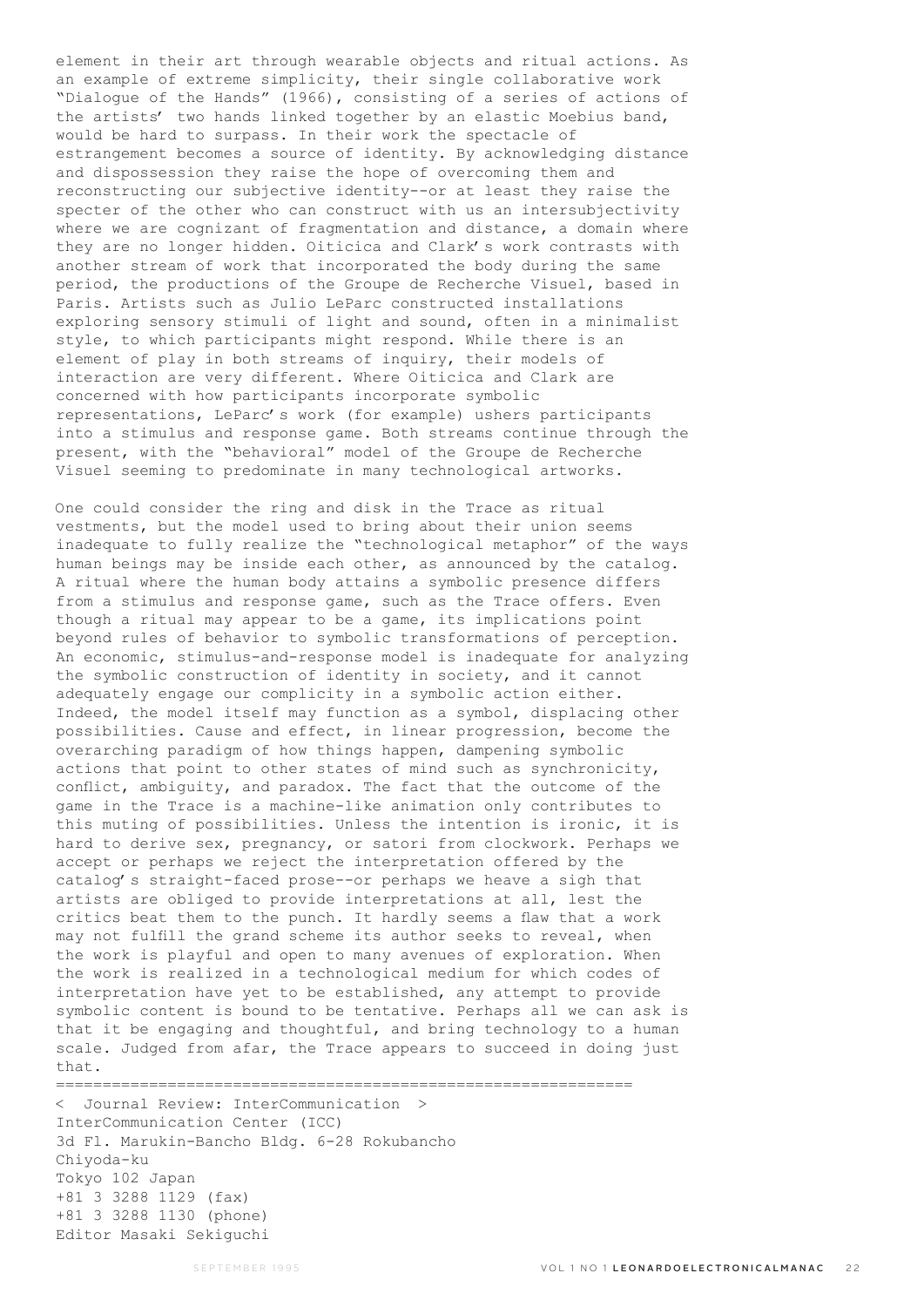Email: ldj04630@niftyserve.or.jp

Reviewed by Curtis E.A. Karnow Landels, Ripley & Diamond San Francisco Email: karnow@cup.portal.com

The Nippon Telegraph and Telephone Corporation (NTT) sponsors the InterCommunication Center (ICC), a cultural facility planned for physical completion next year. Not yet wholly embodied, the ICC is up and running through (among other things) the quarterly journal reviewed here. The folks at ICC seem to have the quasi-governmental backing they need to fund their interesting publishing, symposia schedule, and research work. It would be interesting to have an indepth report on the work of NTT and ICC.

The ICC focuses on the arts, communications, information and sciences - just the menu "Leonardo" readers will most enjoy. I was sent a few issues of Intercommunication in Japanese, but my Japanese not being much good, I asked for an issue in English. I was sent their 1994 Annual compendium, the experimental first in English, which presumably pulls together some of the best from 1994. Past issues have concentrated on themes such as organisms as information systems, artificial life, "Tuning forks- Technologies of Sound and Music", body performance, interactive art, etc. The latest, Issue 13, is titled "Political Economy of the Internet."

The Annual is a wonderful issue. It begins with remarks from a symposium including Edmond Couchot and Paul Virilio among others, and moves on to articles on intelligent agents; hypermedia museums; landscapes and vehicles of the future (landscapes in Velo-City), virtual reality (but of course); George Coats and others on >>ars metaphysicia<< and so on. One issue included a CD-ROM database of artists. Items swirl over and around art and information/ electronic/ technology. The editors of the Annual decided to imitate the dance in their text layout. Perhaps they thought to invoke the U.S. publication 'Wired.' Too bad.

In the Annual, text is more or less legible depending on the color backgrounds. Perhaps they lightened the contrast for articles the editors don't like? Most pages are conveniently readable, although the editors from time to time succumb to the modern diseases of fontitis, colorclash and textmixis. It's hard to follow three different articles rushing at each other across the page. Being enticed by the cute metaphor//suggestion of mutating texts isn't an excuse. [At least they resisted that temptation for the individual theme issues.] I'd also hope for better binding next time- the pages fall out and the cover comes off. Perhaps time online destroys long term memory of the physical behavior of glue and paper?

Actually, the collapsing pages and cover are a tribute to the number of times I've picked this volume up and read it. I've cited a couple of its sources in a paper I'm preparing on law and intelligent agents, and I tend to browse the dense paperback over lunch. Architects, media-fiends, and photographers and disciples of Baudrillard will find it just as worthy. This Annual exhibits the value in the collection of items from many different disciplines; this would not be found in the individual theme volumes. But together here, the dazzling shifting topics strengthen and play off each other, sparking ideas in the mind of the reader that no author may have considered. It is this mix that emphasizes InterCommunication's focus on the relationship between culture and technology. ==============================================================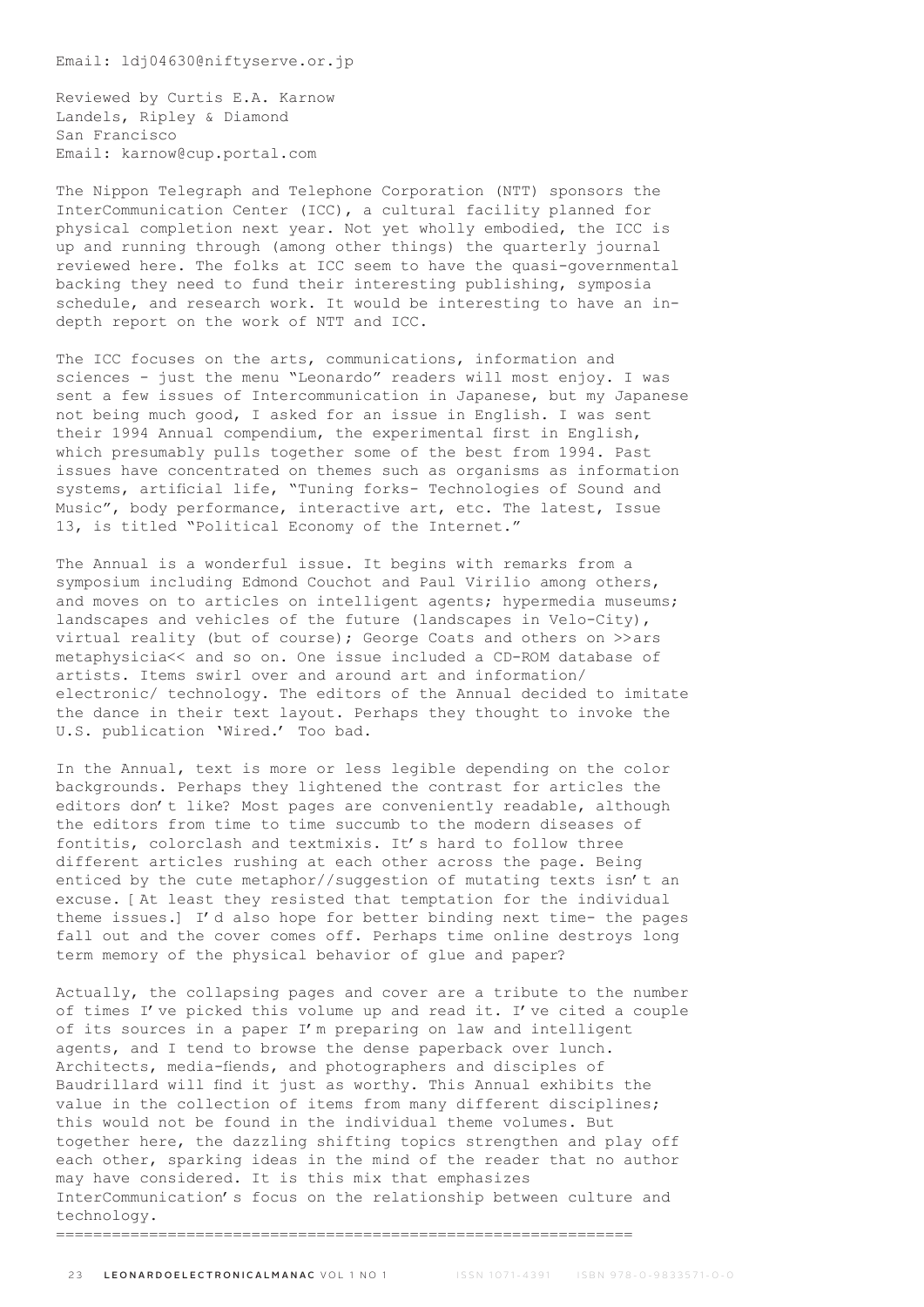< Reviewer's Bio: Kevin Murray > Dr. Kevin Murray is a narrative psychologist working as a freelance writer and curator, engaged in developing a critical writing appropriate to multimedia. He is editor of "Judgment of Paris: Recent French Theory in a Local Context", a collection of essays about the influence of writers like Derrida and Foucault at a local level.

He has been writer in residence at the Crafts Council of Victoria, Adelaide Festival and RMIT Key Centre for Design Winter School. Lately, he has been investigating the fate of the material world left behind by the digital revolution. This was also the subject of his latest curated exhibition "Symmetry" which can be viewed from his web site at http://werple.mira.net.au/~kmurray/key.html =============================================================

< END LEONARDO DIGITAL REVIEWS SEPTEMBER 1995 > =============================================================

 | | | ANNOUNCEMENTS | |\_\_\_\_\_\_\_\_\_\_\_\_\_\_\_\_\_|

< Technology Links - New Images Through New Tools >

 $\mathcal{L}_\text{max}$  and  $\mathcal{L}_\text{max}$  and  $\mathcal{L}_\text{max}$  and  $\mathcal{L}_\text{max}$ 

Cambridge Art Association 25 Lowell St. Cambridge, MA 02138 USA

Date: Oct. 5 - Nov. 17, 1995

This juried exhibition is open to all NEW ENGLAND area artists whose work utilize new technological mediums, i.e. computer generated or altered art, collage art utilizing computer produced elements, manipulated photographs, CAD/CAM sculpture, computer plotted lenticular glass art, holography, electrography and vacuum molded plastic sculpture. The exhibit will be held at the Cambridge Art Associations University Place Gallery in Harvard Square from October 5 - November 17, 1995.

#### MEDIA AND SIZE LIMITATIONS:

Limited to those mediums listed above. No size limit. Additional requirements/restrictions are as follows:

Relective Holography must be framed. Holograms must have own integral point source lighting. Own pedestal if applicable. CAD/CAM Computer sculpture may not have live lasers.

#### ENTRY AND FEE INFORMATION:

Work will be judged from actual artworks only! No slides or disks. Artists are responsible for delivery and pick up of artwork. Each entrant may submit up to two entries and must include a completed entry form (see below) and entry fee for each piece submitted. The non-refundable entry fees are as follows: CAA members: \$7.50 for one artwork and \$10.00 for two. Non-members: \$10.00 for one artwork and \$15.00 for two. Payable by cash or check.

Shipping: We prefer that all work be hand delivered. Shipments must be packed in accordance with United Parcel Service standards. CAA will assume no responsibility for artwork. Insurance for shipping is the responsibility of the artist while in transit to and from the gallery. All shipped artwork will be returned in its original packaging. Return postage and shipping fees must be prepaid. No COD in either direction.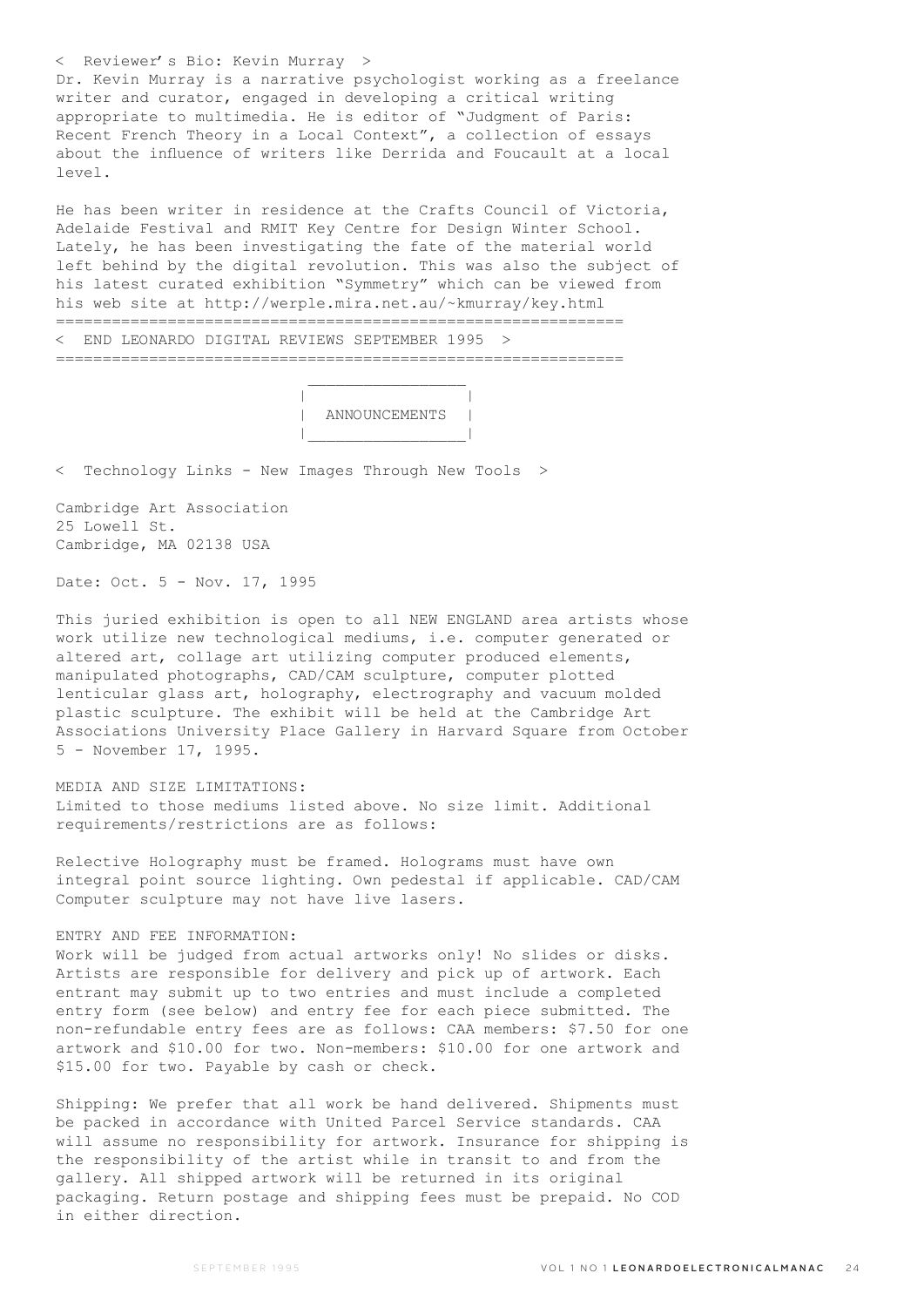To receive an entry form, send S.A.S.E. to the address listed above. Cambridge Art Association IMPORTANT DATES: SEPT. 29-30: Work may be dropped off for juring on Friday evening September 29 from 4 - 7pm and Saturday September 30 from 9am - 5pm at 25 Lowell Street, Cambridge, MA. Work must be framed, wired, and ready to hang (ABSOLUTELY NO CLIP FRAMES). Sculpture must have a pedestal. OCT. 2: Artists will be informed of jurors decision on Monday, October 2, late afternoon/early evening by telephone. OCT. 3: Work not chosen for the exhibit must be picked up at 25 Lowell Street on Tuesday, October 3 from 11am - 7pm. There will be a \$10.00 per day storage fee for each piece not picked up at this time. OCT. 5: The show will be open to the public on Thursday October 5. OCT. 13: The reception is on Friday, October 13 from 5:30 - 7:30. NOV. 17: Last day of exhibit is Friday November 17. NOV. 18: Exhibited works must be picked up at the University Place Gallery on Saturday, November 18 between the hours of 9:00am and 12:30pm. There will be a \$20.00 per day storage charge for each piece not picked up at this time.

This exhibit is sponsored in part by Kinko's Copy, Bortman Design Group, Frame King, and Millennium Productions.

=============================================================

 $\mathcal{L}_\text{max}$  and  $\mathcal{L}_\text{max}$  and  $\mathcal{L}_\text{max}$  and  $\mathcal{L}_\text{max}$ 

 | | | JOBS/OPPORTUNITIES | |\_\_\_\_\_\_\_\_\_\_\_\_\_\_\_\_\_\_\_\_\_\_|

< Faculty Vacancy - University of Illinois at Urbana-Champaign School of Music Composition-Theory Division >

Don V Moses, Director School of Music University of Illinois 1114 West Nevada Urbana, IL 61801 Telephone: 217-244-2676

ENTRY FORM:

Jim Beauchamp announces a faculty vacancy in music technology at the University of Illinois School of Music. The position has not been formally approved, but they expect approval by October 1. Proposed Starting Date: August 19, 1996

+ Rank and Salary: Assistant Professor, tenure-track, salary negotiable, based on qualifications. + Duties: Teach composition, theory, and courses involving music technology at the undergraduate and graduate levels. + Qualifications: Demonstrated excellence as a composer, preferably with expertise in interactive computer music applications or systems. Demonstrable skill in and dedication to undergraduate and graduate teaching. Doctorate or equivalent experience. + Application: Send letter of application with curriculum vitae, 3 scores, and 3 cassette tapes (if available), a published article (if applicable), and arrange to have 3-5 letters of recommendation sent to the address listed above. + Deadline: For full consideration, applications should be received by December 1, 1995. Interviews may take place before the deadline, but no final decisions will be made until after December 1, 1995.

The University of Illinois is an Affirmative Action, Equal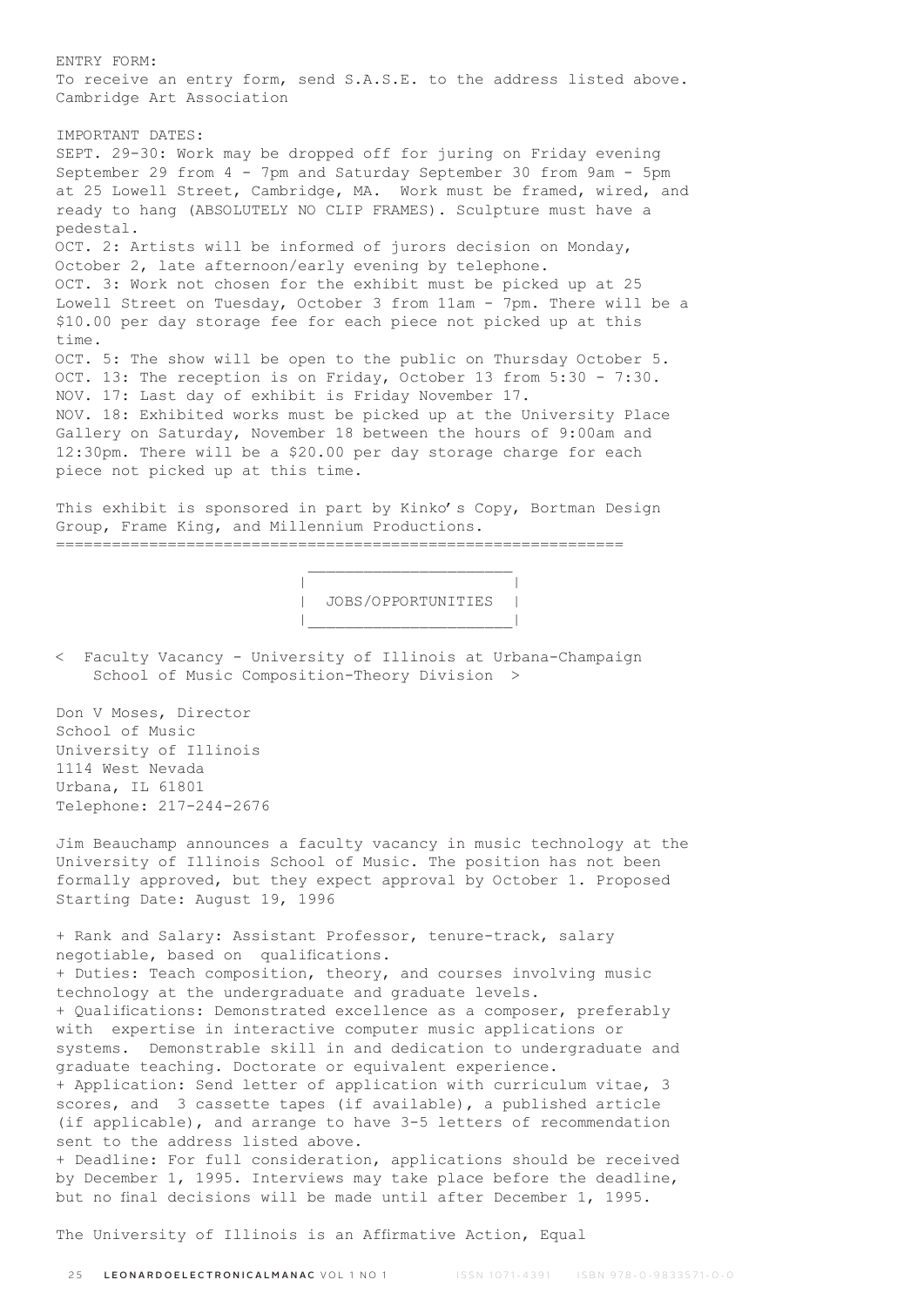Opportunity Employer. Applications from women and minority candidates are especially encouraged. Current faculty in the UIUC Composition-Theory Division are: James Beauchamp, William Brooks, Zack Browning, Judd Danby, Eric Lund, John Melby, Heinrich Taube, Sever Tipei, Heidi Von Gunden, Scott Wyatt, and Paul Zonn. \*\*\*\*\*\*\*\*\*\*\*\*\*\*\*\*\*\*\*\*\*\*\*\*\*\*\*\*\*\*\*\*\*\*\*\*\*\*\*\*\*\*\*\*\*\*\*\*\*\*\*\*\*\*\*\*\*\*\*\*\*

< San Francisco State University Art Department, Conceptual Design/Information Arts (Sabbatical Leave Replacement) >

Mail materials to: CD/IA Sabbatical Positon, Art Department San Francisco State University SF, CA 94132 Tel: (415) 338-2176 URL: http://userwww.sfsu.edu/~swalters

Steve Wilson announces a vacancy to fill a sabbatical leave at San Francisco State University for the Spring and Fall semesters 1996.

Rank: Assistant/Associate Professor (negotiable) (\*\* Fall continuation is contingent on state funding although present indications suggest likely refunding.)

The Conceptual Design/Information arts area offers studio courses that integrate theoretical studies on topics of culture, new technologies and art as research. Possible examples of courses to be taught include: Conceptual Strategies, Robotics & Electronics, Interactive Media & Conceptual Art, Biological Systems, Explorations in Word in Image. Practice and Theory in Emerging Technologies, Computer Programming and Narrative, Telecommunications based Art. In addition, particular courses can be adapted to candidate's expertise.

Responsibilites also include running the area, participate in departmental committees, undergraduate/graduate advising, assist in area development and fund raising. The candidate is expected to have both practical and theoretical knowledge in the field of emerging technologies, cultural theory and contemporary art.

### \*MFA or Phd in relevant area

\*Knowledge of digital technologies and relevant art theory \*Experience teaching courses in art & new technologies \*Knowledge of digital technologies and relevant art theory \*Experience teaching courses in art & new technologies \*Exhibition record of recent artworks exploring art/technology/culture (\*\* Note the area is searching for candidates whose knowledge and interest go beyond use of new technology merely as presentation format ). \*\*\*\*\*\*\*\*\*\*\*\*\*\*\*\*\*\*\*\*\*\*\*\*\*\*\*\*\*\*\*\*\*\*\*\*\*\*\*\*\*\*\*\*\*\*\*\*\*\*\*\*\*\*\*\*\*\*\*\*\*

< CCRMA Faculty Position >

CCRMA Search Committee Attn: Annie Sultan Department of Music Stanford University Stanford, CA 94305-3076

The Center for Computer Research in Music and Acoustics (CCRMA) at Stanford University hopes to fill a junior faculty (tenure-track) position in computer music\*. Teaching responsibilities at the undergraduate and graduate levels will include seminars and lecture courses in the candidate's areas of expertise. Stanford University is an affirmative-action employer and actively encourages women and minority candidates to apply.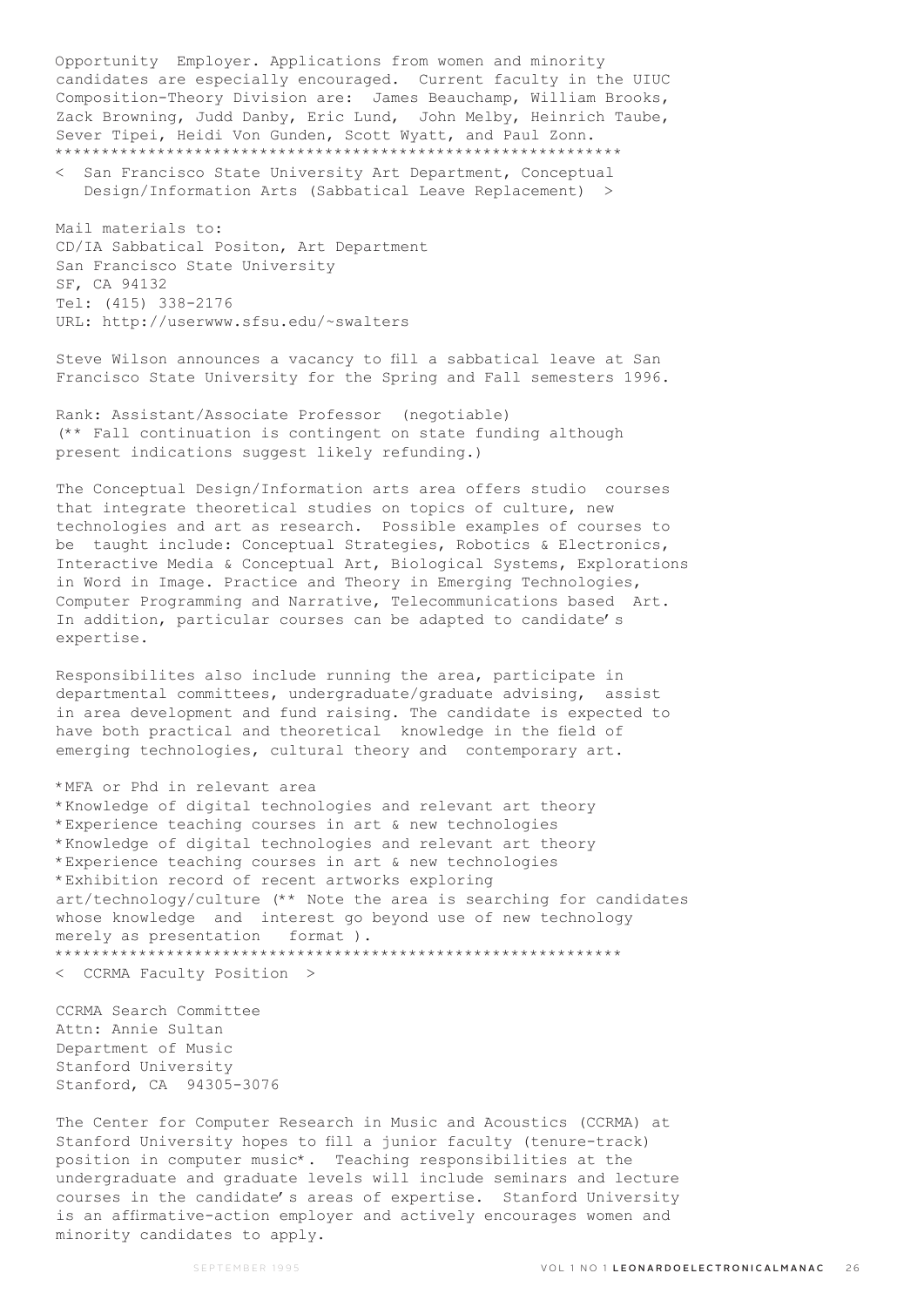Candidates should send a letter of interest containing a brief description of relevant experience, a current curriculum vitae, and names and addresses (physical, e-mail, and FAX, if possible) of three referees. The preferred date for receipt of the above materials is on or before November 1, 1995. Please do not send any supplementary materials at this time.

\*Computer music is a multidisciplinary field drawing on more traditional fields such as Music, Engineering, Psychology, Computer Science, Physics, and Applied Mathematics. Qualified candidates may have doctoral degrees in any of these or related areas. An overview of CCRMA research and teaching programs is available online via World Wide Web at http://ccrma-www.stanford.edu/ =============================================================

 $\mathcal{L}_\text{max}$ | ACKNOWLEDGMENTS | |\_\_\_\_\_\_\_\_\_\_\_\_\_\_\_\_\_\_\_|

Leonardo/ISAST gratefully acknowledges Interval Research Corporation for its continuing support of Leonardo Electronic Almanac.

 $\mathcal{L}_\text{max}$ 

 $\mathcal{L}_\text{max}$  $T.F.A$  | WORLD WIDE WEB | | AND |  $\Gamma$   $FTP$  | ACCESS | |\_\_\_\_\_\_\_\_\_\_\_\_\_\_\_\_|

The LEA Word Wide Web site contains the LEA archives, including all back issues, and the Leonardo Electronic Gallery. The Profiles and Feature Articles have been extracted from the back issues, and reside in their own sections of the site. It is accessible using the following URL:

http://www-mitpress.mit.edu/LEA/home.html

Back issues, submission guidelines and LEA Gallery files are available via ftp anonymous, using the following method: ftp mitpress.mit.edu

 $\mathcal{L}_\text{max}$ 

 login: anonymous password: your email address cd pub/Leonardo/Leonardo-Elec-Almanac

 | LEA | | PUBLISHING & | | SUBSCRIPTION | | INFORMATION | |\_\_\_\_\_\_\_\_\_\_\_\_\_\_\_\_|

 $\mathcal{L}=\mathcal{L}=\mathcal{L}=\mathcal{L}=\mathcal{L}=\mathcal{L}=\mathcal{L}=\mathcal{L}=\mathcal{L}=\mathcal{L}=\mathcal{L}=\mathcal{L}=\mathcal{L}=\mathcal{L}=\mathcal{L}=\mathcal{L}=\mathcal{L}=\mathcal{L}=\mathcal{L}=\mathcal{L}=\mathcal{L}=\mathcal{L}=\mathcal{L}=\mathcal{L}=\mathcal{L}=\mathcal{L}=\mathcal{L}=\mathcal{L}=\mathcal{L}=\mathcal{L}=\mathcal{L}=\mathcal{L}=\mathcal{L}=\mathcal{L}=\mathcal{L}=\mathcal{L}=\mathcal{$ 

Editorial Address: Leonardo Electronic Almanac 718 6th Street SE Minneapolis, MN 55414-1318 Tel: (612) 362-9390 Fax: (612) 362-0097 Email: harri067@maroon.tc.umn.edu

 Copyright (1995) Leonardo, the International Society for the Arts, Sciences and Technology